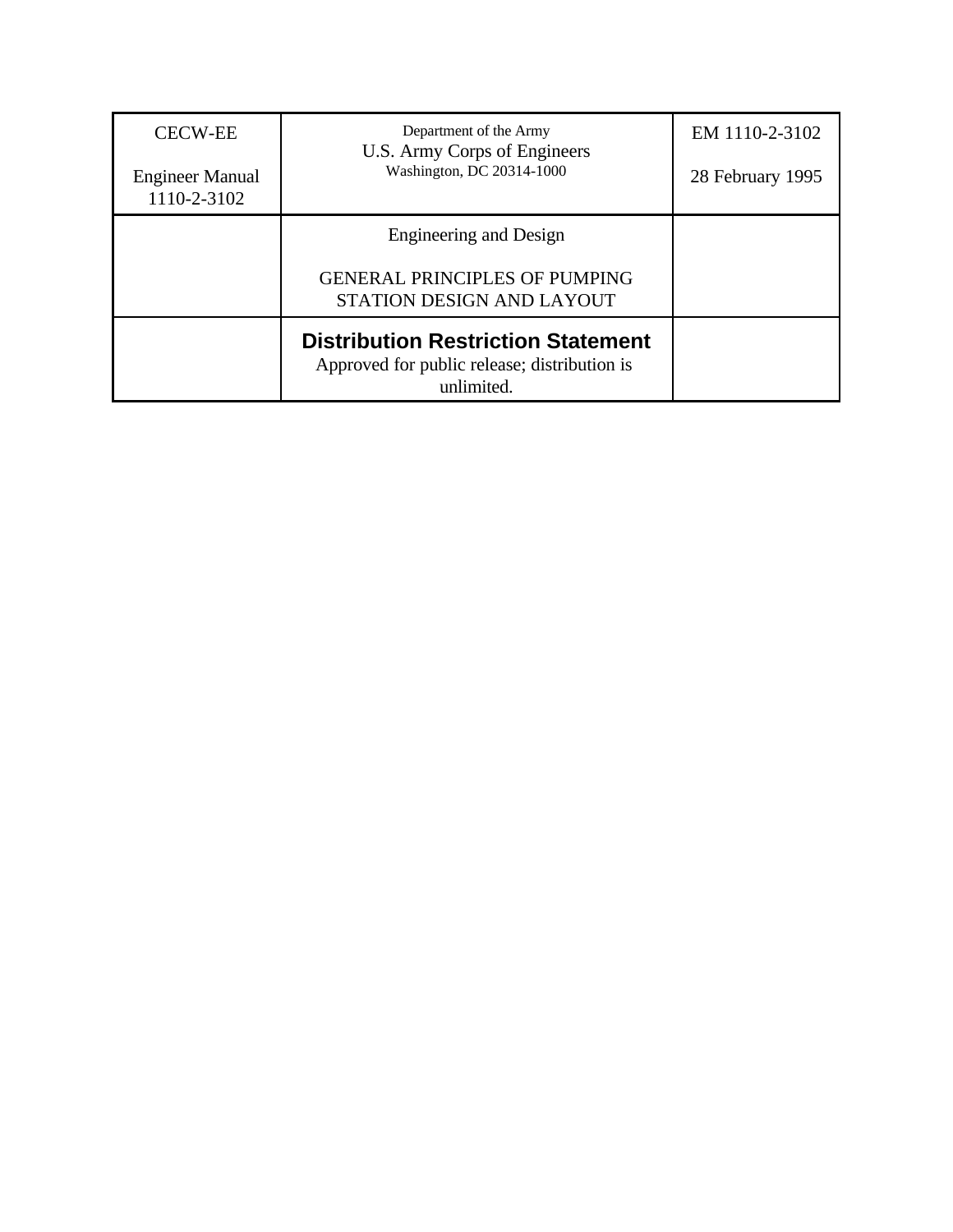Manual

No. 1110-2-3102 28 February 1995

# **Engineering and Design GENERAL PRINCIPLES OF PUMPING STATION DESIGN AND LAYOUT**

**1. Purpose.** This manual provides information and criteria pertinent to the design and layout of civil works flood control pumping stations. Elements discussed include various sump designs and discharge arrangements, station type and layout requirements, and environmental and power requirements.

**2. Applicability.** This manual applies to all HQUSACE elements, major subordinate commands, districts, laboratories, and field operating activities having civil works responsibilities.

FOR THE COMMANDER:

R. C. Char

R. C. JOHNS Colonel, Corps of Engineers Chief of Staff

This manual combines and supersedes EM 1110-2-3101, dated 3 December 1962, and EM 1110-2- 3102, dated 3 December 1962.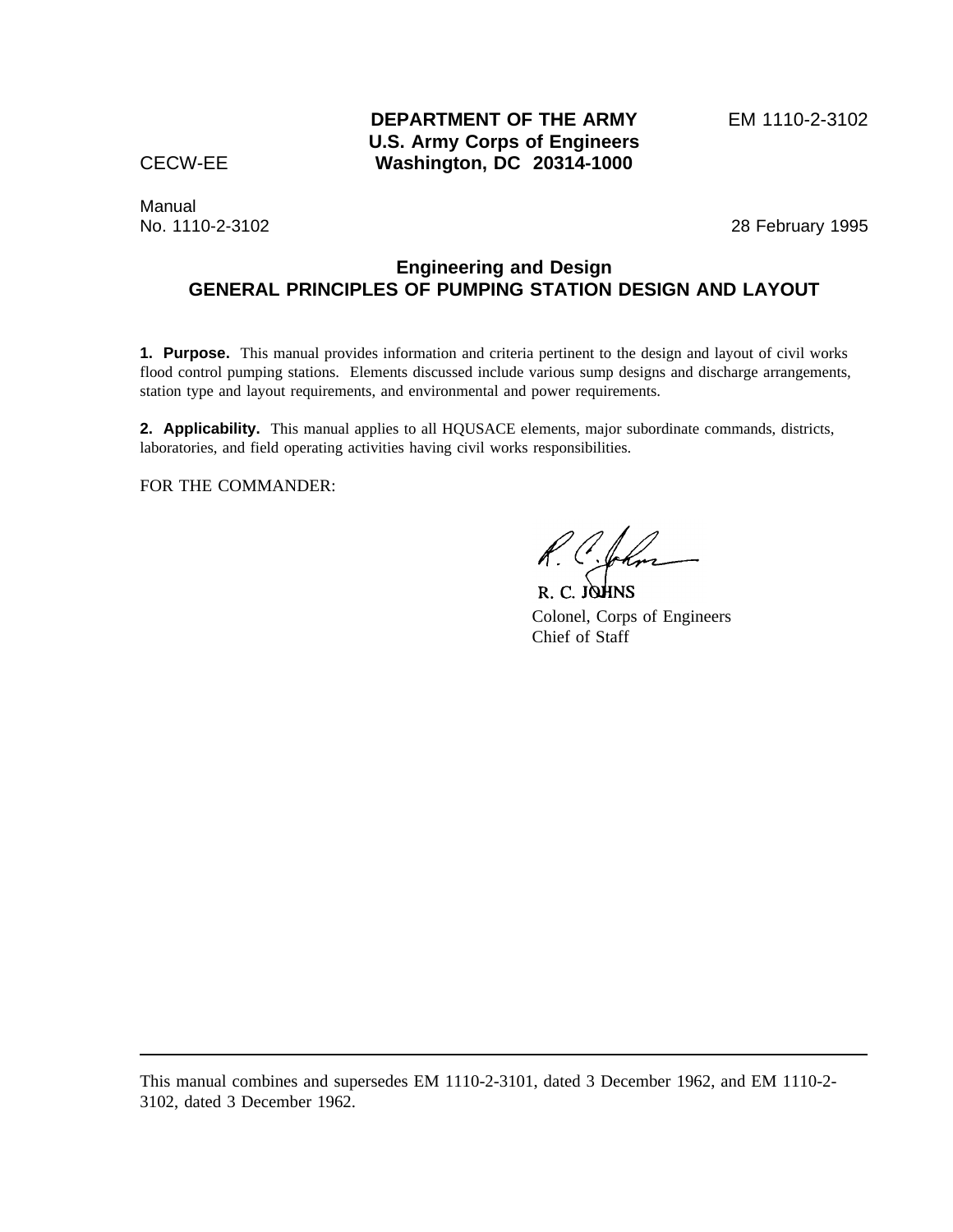# **DEPARTMENT OF THE ARMY** EM 1110-2-3102 **U.S. Army Corps of Engineers** CECW-EE **Washington, DC 20314-1000**

Manual<br>No. 1110-2-3102

28 February 1995

# **Engineering and Design GENERAL PRINCIPLES OF PUMPING STATION DESIGN AND LAYOUT**

# **Table of Contents**

| <b>Subject</b>                                               | Paragraph | Page                         | <b>Subject</b>                                   | Paragraph | Page    |
|--------------------------------------------------------------|-----------|------------------------------|--------------------------------------------------|-----------|---------|
| <b>Chapter 1</b>                                             |           |                              | Chapter 6                                        |           |         |
| <b>Introduction</b>                                          |           |                              | <b>Sump Design</b>                               |           |         |
|                                                              |           | $1 - 1$                      | General 6-1                                      |           | $6-1$   |
|                                                              | $1 - 2$   | $1 - 1$                      | Size and Capacity Determination 6-2              |           | $6-1$   |
|                                                              | $1 - 3$   | $1 - 1$                      | Surges in Sump $\ldots \ldots \ldots \ldots$ 6-3 |           | $6-3$   |
|                                                              | $1 - 4$   | $1 - 1$                      | Trash Racks 6-4                                  |           | $6-4$   |
|                                                              |           | $1 - 1$                      |                                                  |           |         |
| Local Cooperation $\dots \dots \dots \dots \dots \dots$ 1-6  |           | $1 - 2$                      | <b>Chapter 7</b>                                 |           |         |
|                                                              |           | <b>Discharge Arrangement</b> |                                                  |           |         |
| <b>Chapter 2</b>                                             |           |                              | General 7-1                                      |           | $7 - 1$ |
| <b>Environmental Requirements</b>                            |           |                              | Discharge Over the Level $\ldots$ 7-2            |           | $7 - 1$ |
|                                                              | $2 - 1$   | $2 - 1$                      | Pressure Discharge Lines  7-3                    |           | $7-1$   |
| Environmental Impacts                                        | $2 - 2$   | $2 - 1$                      | Backflow Prevention 7-4                          |           | $7 - 2$ |
| Environmental Objective $\dots \dots \dots \dots$ 2-3        |           | $2 - 1$                      | Outlet Structure  7-5                            |           | $7-2$   |
| Chapter 3                                                    |           |                              | Chapter 8                                        |           |         |
| <b>Electric Power Supply</b>                                 |           |                              | <b>Station Auxiliaries</b>                       |           |         |
|                                                              | $3-1$     | $3-1$                        | General 8-1                                      |           | $8 - 1$ |
| Power Supply $\dots \dots \dots \dots \dots \dots \dots$ 3-2 |           | $3-1$                        | Station Cranes 8-2                               |           | $8 - 1$ |
|                                                              |           |                              | Trash Rakes $\ldots \ldots \ldots \ldots 8-3$    |           | $8 - 1$ |
| <b>Chapter 4</b>                                             |           |                              | Fire Protection 8-4                              |           | $8 - 1$ |
| <b>Station Design</b>                                        |           |                              | Heating and Ventilation  8-5                     |           | $8-1$   |
| Station Capacity $\dots \dots \dots \dots \dots$             | $4 - 1$   | 4-1                          | Office Facilities 8-6                            |           | $8 - 2$ |
| Station Location $\ldots \ldots \ldots \ldots$               | $4-2$     | $4 - 1$                      |                                                  |           |         |
| Station Type $\dots \dots \dots \dots \dots \dots$           | $4-3$     | $4 - 1$                      | <b>Appendix A</b><br><b>Plates</b>               |           |         |
| <b>Chapter 5</b>                                             |           |                              |                                                  |           |         |
| <b>Equipment Selection</b>                                   |           |                              |                                                  |           |         |
| Number and Size of Pumps 5-1                                 |           | $5 - 1$                      |                                                  |           |         |

Pump Control . . . . . . . . . . . . . . . . . 5-2 5-2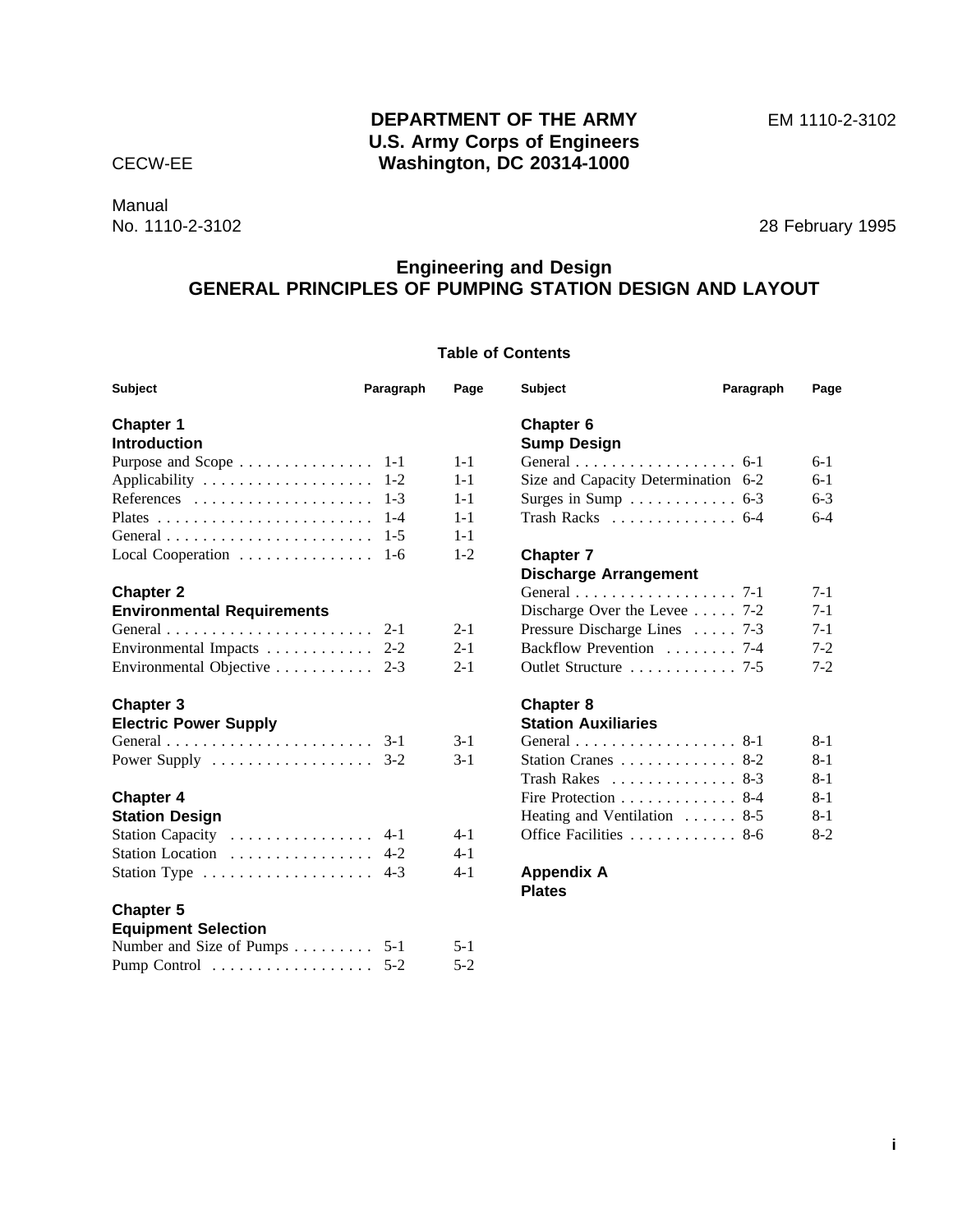# **Chapter 1 Introduction**

### **1-1. Purpose and Scope**

This manual provides guidance for the design and layout of civil works pumping stations used for removal of interior drainage from areas protected by local flood protection works and for water supply. The discussion presented in this manual is general in nature. The development of detailed design criteria is presented in other manuals referenced herein. This manual is for the guidance of Corps of Engineers personnel engaged in the design of flood protection projects.

# **1-2. Applicability**

This manual applies to all HQUSACE elements, major subordinate commands, districts, laboratories, and field operating activities having civil works responsibilities.

## **1-3. References**

- *a.* CFR, Section 208-10, Title 33
- *b.* **ER 1110-2-109** Hydroelectric Design Center
- *c.* **ER 1110-2-401**

Operation, Maintenance, Repair, Replacement, and Rehabilitation Manual For Projects and Separable Elements Managed by Project Sponsors

*d.* **ER 1165-2-131**

Local Cooperation Agreements for New Start Construction Projects

- *e.* **EM 385-1-1** Safety and Health Requirements Manual
- *f.* **EM 1110-2-1413** Hydrologic Analysis of Interior Areas
- *g.* **EM 1110-2-1913** Design and Construction of Levees

# *h.* **EM 1110-2-3104**

Structural and Architectural Design of Pumping **Stations** 

*i.* **EM 1110-2-3105**

Mechanical and Electrical Design of Pumping Stations

*j.* **<sup>1</sup> NFPA 10**

Standard for Portable Fire Extinguishers

- $k$ . **NFPA 37** Stationary Combustion Engines and Gas Turbines
- *l.* **<sup>1</sup> NFPA 101** Life Safety Code

# **1-4. Plates**

Plates 1 through 12 in Appendix A show different types of pumping stations constructed by the Corps of Engineers. A short description of each pumping station is also provided.

## **1-5. General**

*a. Dependability*. Pumping stations are one of the more vulnerable features of a flood protection project. The failure of a pumping station during a flood could result in considerable damage within the protected area. This would cause the loss of some or all of the benefits that justified construction of the project. Consequently, station dependability must be the primary consideration, during the design and pump selection process.

*b. Economics*. While the cost of the pumping station is generally but a small percentage of the cost of the entire project, this does not mean that the designer is to proceed without any consideration of cost. Because of the infrequent operation of the majority of local flood protection pumping stations, efficiency can be sacrificed to a certain extent in favor of equipment with a lower first cost. However, higher pump efficiencies can actually lower the installed horsepower requirements and reduce operating costs for large stations that have frequent usage. The extra costs to provide higher efficiency equipment should be studied on a life cycle cost basis over the project life. This economic study should consider both first cost and the cost of operation, maintenance, and replacement of equipment over the project life.

*c. Refinements*. The equipment selected must be rugged, reliable, and well suited for the required type of service. The pumping station structure should be sized to house and support the equipment. Refinements which make no realistic contribution to usability or dependability

<sup>1</sup>Available from National Fire Protection Association, P.O. Box 9146, Quincy, MA 02269.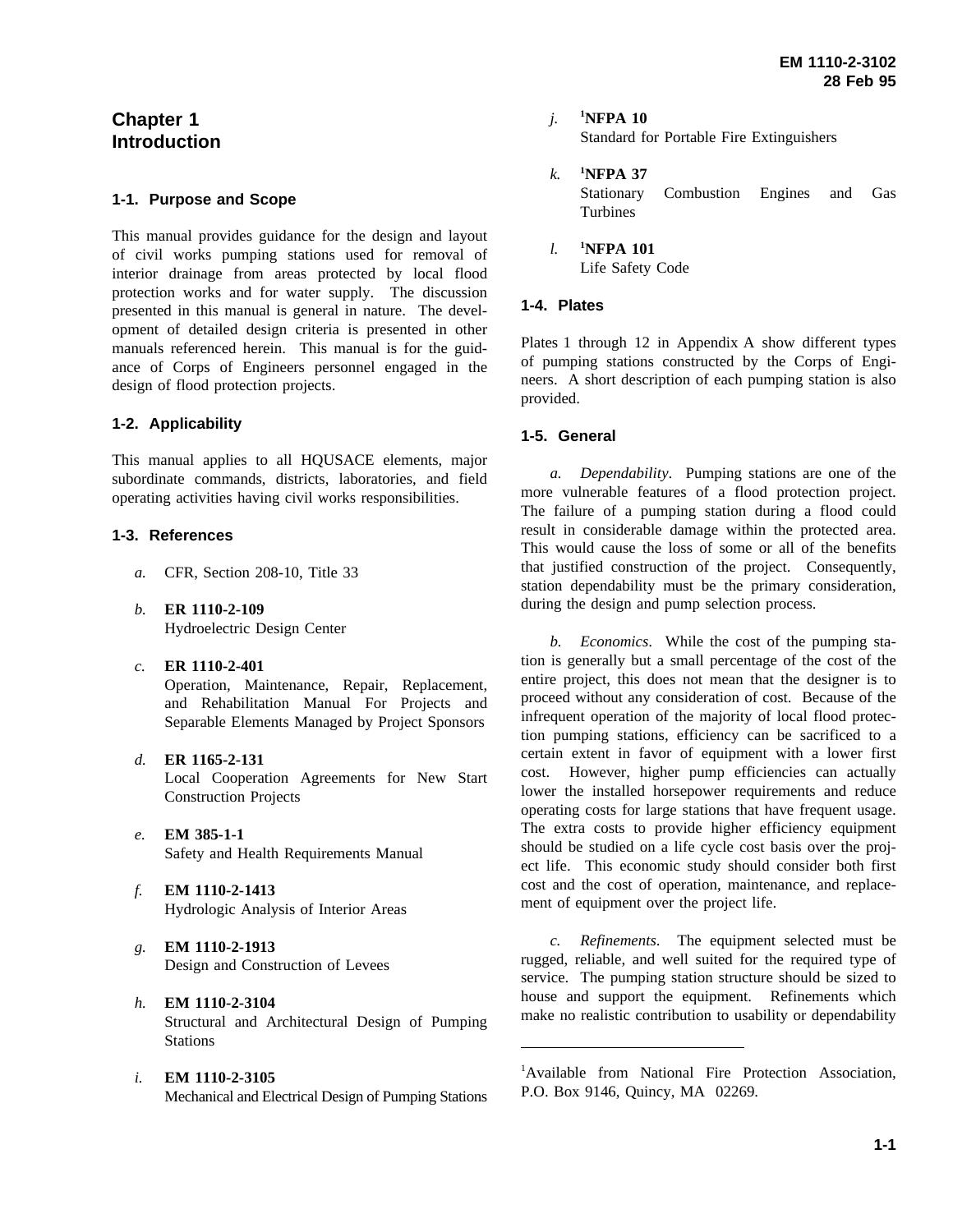should be strictly avoided. Architectural appearance will not be a governing criterion except in highly developed areas where concessions in regard to exterior treatment may be made as discussed in EM 1110-2-3104.

*d. Large stations*. In the design of some stations an unusual combination of conditions may be encountered which will require special treatment. This will frequently be the case for exceptionally large stations. However, the fundamental principles, criteria, and policies provided herein are applicable to all stations. Stations having a capacity of 30 cu m/sec (1,060 cu ft/sec) or larger will be engineered by the Hydroelectric Design Center (HDC) in accordance with ER 1110-2-109.

## **1-6. Local Cooperation**

*a. General*. Project cooperation agreements (PCAs) are prepared by the project management office in

accordance with ER 1165-2-131. Engineers responsible for the preliminary design and layout of the pumping facility should coordinate any special design features that may affect the local sponsor's costs with the project manager.

*b. Maintenance and operation*. A project's Operation and maintenance manual will outline the responsibilities of the project sponsor for the operation, maintenance, repair, replacement, and rehabilitaion (OMRR&R) of all project features. Instructions for the preparation of operation and maintenance manuals are provided in ER 1110-2- 401. Development of the pumping station feature of the manual is contained in EM 1110-2-3105.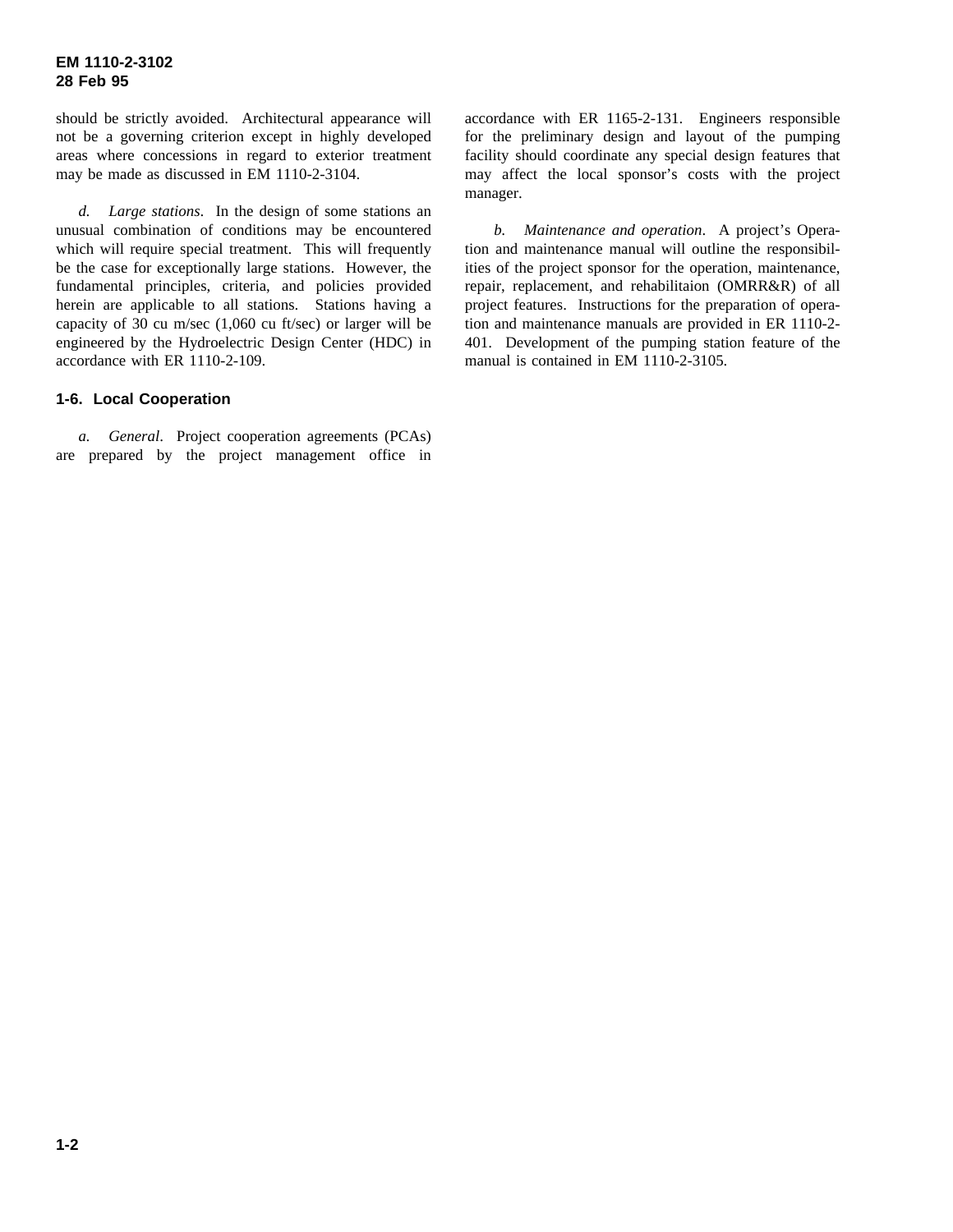# **Chapter 2 Environmental Requirements**

# **2-1. General**

The planning, design, construction, and operation of pumping stations should be accomplished with full consideration for the project's environmental requirements. Many of these requirements are dictated by Federal or state statutes, by local sponsor's desires, or by USACE policy. In any case, studies of pumping station features should be undertaken to identify potential impacts and to define environmental objectives and constraints.

## **2-2. Environmental Impacts**

Pumping stations affect the hydrology and water quality of both the receiving and supplying water bodies. The changed hydrologic and water quality conditions often affect other environmental parameters. The following list contains some of the potential adverse environmental impacts of a pumping station feature:

- *a.* Reduced dissolved oxygen.
- *b.* Increased temperature.
- *c.* Increased turbidity and suspended solids.
- *d.* Lost habitat (riparian and aquatic).
- *e.* Change in hydrology and hydraulics.
- *f.* Noise generated by prime mover (diesel versus electric).
- *g.* Aesthetics.
- *h.* Waste fuel oil and lubricating oil and greases.

### **2-3. Environmental Objectives**

A pumping station can and should have negligible adverse environmental impacts. Through proper planning, design, construction, and operation, many of the adverse impacts listed above can be avoided or minimized. Remaining impacts should be mitigated and environmental enhancement addressed. The following steps should be taken to better ensure satisfactory compliance with the environmental objectives of pumping station projects:

- *a.* Identify all environmental objectives and constraints, including statutory and policy requirements and sponsor's desires.
- *b.* Identify all potential environmental impacts, both adverse and beneficial.
- *c.* Incorporate design, construction, or operation features that avoid or minimize adverse impacts.
- *d.* Quantify unavoidable adverse impacts and incorporate appropriate mitigative features.
- *e.* Incorporate environmental enhancement features as required to address the sponsor's desires (sponsor funded).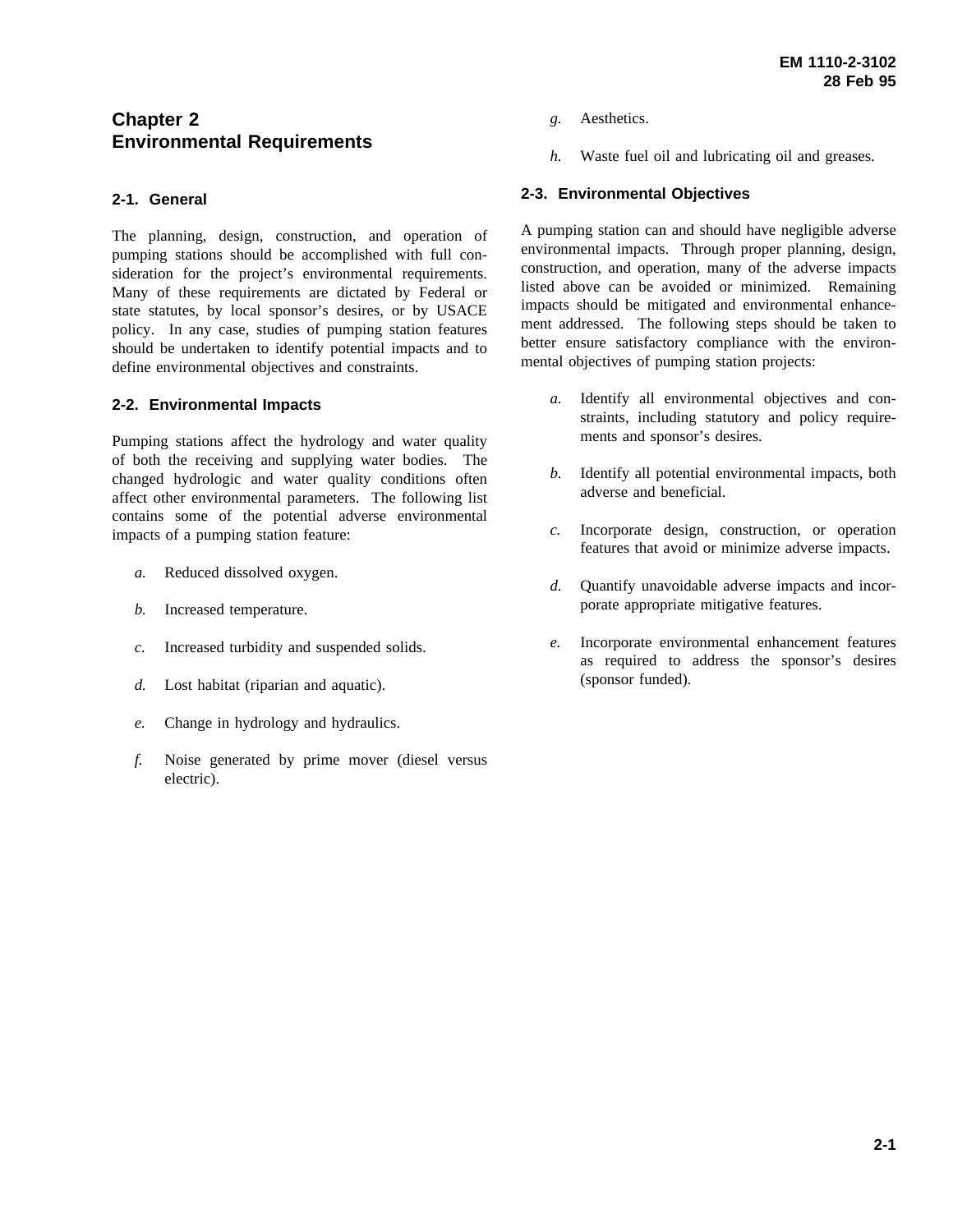# **Chapter 3 Electric Power Supply**

#### **3-1. General**

*a. Studies*. When the power requirements for the pumping station have been tentatively established, the adequacy of the intended source of electric power and any limitations of that source must be ascertained before proceeding with station design. The design investigations should disclose:

(1) Maximum available power.

(2) Capacities and location of existing transmission lines, distribution lines, and substations which may be involved in the supply of power to the pumping station.

(3) Voltage regulation characteristics.

(4) The power company's maximum permissible motor in-rush current limitations and short circuit characteristics.

*b. Adequacy.* The responsibility for the supply of electric energy required for the operation of the pumping stations after completion of the project rests with the local sponsor. Any extension of existing power transmission facilities required to make this energy available at the pumping station site is a construction feature and the responsibility of the Government. In many instances, it will be necessary for the Government to participate in the preliminary negotiations with the utility supplying power in order to ensure that the completed project will have, at minimum rates, an adequate power supply of the proper characteristics. Where feasible, the contract should be made between the local interests and the utility supplier. However, there will be many cases where it will be more advantageous for the Government to enter into a contract which provides for both the extension of power facilities and supply of electric service. In those cases the Government should enter into such a contract with the understanding by all parties that the costs of energy will be assumed by the local interest upon completion of the project, in accordance with OMRR&R responsibilities.

*c. Reliability.* Power source reliability will be indicated by the number, size, type, and location of generating facilities, and of interconnections with other systems. In this respect, consideration should be given to the short, infrequent periods of operation of the pumping station and to the ability of local governments to direct power distribution under emergency conditions. Owner's operation records of the supply lines to which connections are contemplated are important aids in determining the extent and nature of construction necessary for reliable supply. Factors affecting the reliability of the supply connection between the power source and the pumping station are:

(1) Length, location, and type of construction of the connection.

(2) Location of the point of connection to a different source.

(3) Appropriate switching equipment between the connection and supply circuits.

*d. Power rates*. In view of the type of operation and the public service these stations render to the community, it has been the practice to request the public utility supplying power to give special rate considerations. These considerations include the waiver of some or all demand and standby charges, and the charging for only the actual energy used. Power rates should be negotiated on the basis of turning over maintenance and repair to the power company for all the power lines and the substation necessary to operate the pumping station. Hydrology studies are a good tool to estimate the amount of pumping required, power usage, and resulting rate structure. Local interests should be asked to participate in the power supply studies.

# **3-2. Power Supply**

*a. Construction required.* All facilities and construction necessary to supply the electric power required to operate the pumping stations will be provided as part of the flood protection project. The cost of these facilities will be included in the project costs. The construction required may vary from the simple overhead service drop at utilization voltage to extensive installations involving transmission lines, switching, and transformer equipment. The power line should be available at the time that the construction contractor needs temporary power to construct the pumping station. Power costs and temporary substation costs incurred during construction should be borne by the pumping station contractor. The substation should be located and constructed so that access is available to the electric utility for maintenance and repair.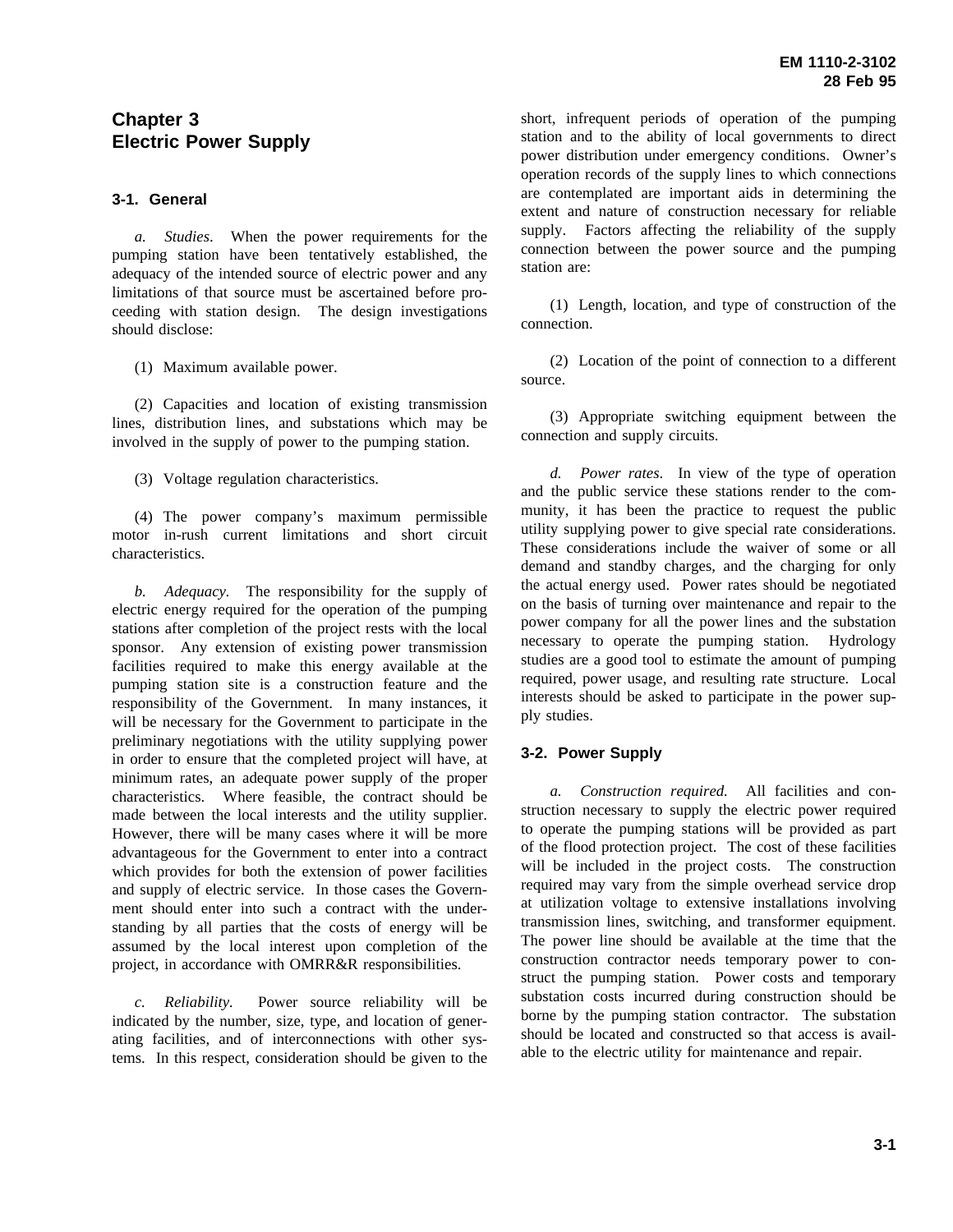*b. Power for lighting and auxiliary services.* A continuous electric supply for lighting, heating devices, and miscellaneous control or protective devices is required. The power supply for these auxiliary services may be separate from the main power supply to eliminate the necessity to have continuous energizing of main transformers and switchgear.

*c. Emergency power supply facilities***.** In general, flood protection pumping stations should be considered emergency facilities. Equipment and power supply should be selected primarily on the basis of reliability under emergency conditions. Additional emergency or standby power supply facilities should not be provided unless the power supply is considered unreliable.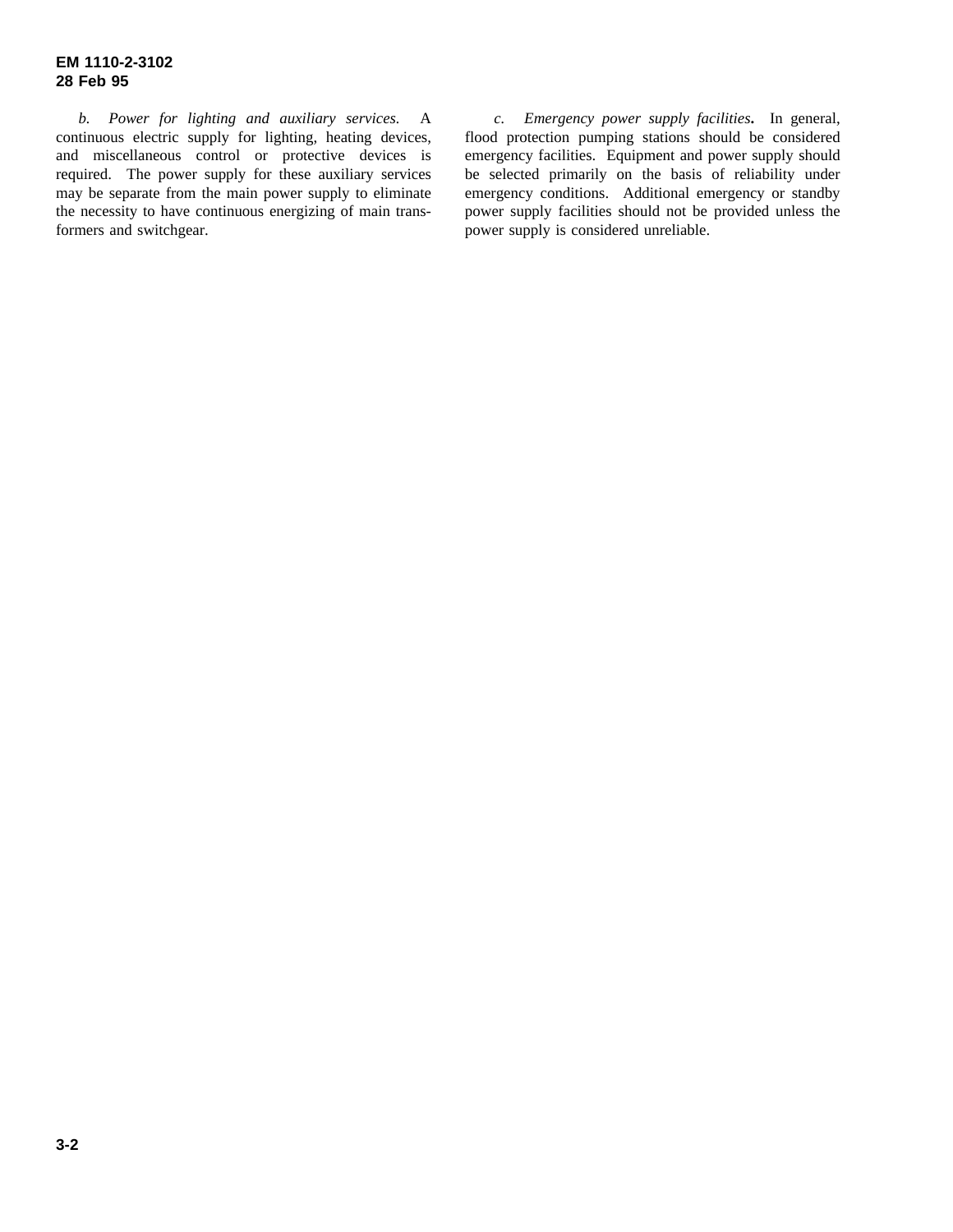# **Chapter 4 Station Design**

## **4-1. Station Capacity**

Pumping station capacity requirements are normally determined by the hydraulics engineer in accordance with EM 1110-2-1413. This manual provides the basis for establishing pumping requirements for the maximum and minimum river stages, and the maximum water stages permissible in the protected area. The latter will be referred to the station location and will establish the maximum allowable water surface elevation in the station sump. The hydraulic data provides the basic information needed for the selection of equipment and, in turn, the layout of the station. In those special instances where an increase in pumping capacity can be definitely expected at some future date, consideration should be given to a station design which facilitates the installation of increased capacity in a manner that will give the greatest overall economy. Alternate studies of pumping stations satisfying the required pumping capacity should be made for all pumping station projects. As a minimum, the studies should include station location, station site layout, all equipment, sizing of pumps, type of operation, and operating and maintenance costs and first costs.

### **4-2. Station Location**

*a. General.* Experience has shown that a pumping station should be located or sited in such a manner to produce the most direct inflow possible. Any location that produces asymmetrical flow into the pump bays causes problems with circulation, uneven velocity distribution, vortices, and generally poor pump performance. This is true for inflow confined within an inlet channel, sewer, or a large ponding area. Additional engineering studies and/or physical modeling may be required when circumstances exist that prevent recommended station siting. Gravity flow structures, when provided, can be located in an offset position without additional cost and still perform adequately.

*b. Line of protection.* The location of stations with respect to the line of protection should be selected for safe operation. Construction of the station integral with a concrete floodwall will, in general, minimize the hazard of discharge line failure. On projects with an earth levee or where right-of-way restrictions exist, the station may be located at the landside toe of the levee. More hazardous locations (riverside of protective works) may be considered if a definite operational or economic advantage is presented. Vehicle access to stations at all flood elevations should be carefully considered in station location, and minimum but adequate provision should be made to permit safe operation of service vehicles bringing in equipment during construction and operation and maintenance.

*c. Operating floor elevation.* The operating floor elevation should reduce the possibility of damage, caused by flooding, to the pumping equipment. This elevation is dependent upon the hydraulics and hydrology criteria, the location, and the physical layout of the pumping station.

(1) When the pumping station is located on the line of protection, the elevation of the operating floor will depend on whether the pumping station is subject to the discharge pool elevations, or is protected by a flood wall or a discharge chamber. When the pumping station is subject to the discharge pool elevations, the operating floor should be no lower than the top of the levee. When the pumping station is protected by a flood wall or a discharge chamber, the operating floor elevation should be located at least 0.3 m (1 ft) above the interior level of design protection.

(2) When the pumping station is not located on the line of protection, the elevation of the operating floor should be at least 0.3 m (1 ft) above the interior level of design protection.

(3) For high, nonpumping water levels, one method to reduce the operating floor elevation is to floodproof the facility. Floodproofing would be achieved by providing watertight doors or bulkheads at all openings. If floodproofing is being considered, the cost and practicality to floodproof the facility should be carefully studied.

# **4-3. Station Type**

*a. Floodwater pumping stations.* These stations should be of the wet-pit (sump) type employing vertical mixed-flow or axial-flow pumps in practically all cases. These pumping units may also be of the submersible type (Plate 1). Floodwater pumping stations usually pump directly from open storage ponds, ditches, or stormwater sewers. When practical, provision should be made for exclusion of water from the pump sump and for maintaining the sump in a dry condition during inoperative periods. A typical station for pumping water from an extensive open ponding area is shown in Plates 2 and 3. This station is located at the edge of the ponding area, adjacent to the gravity drainage structure discharging through the levee. The station's inlet sump is at an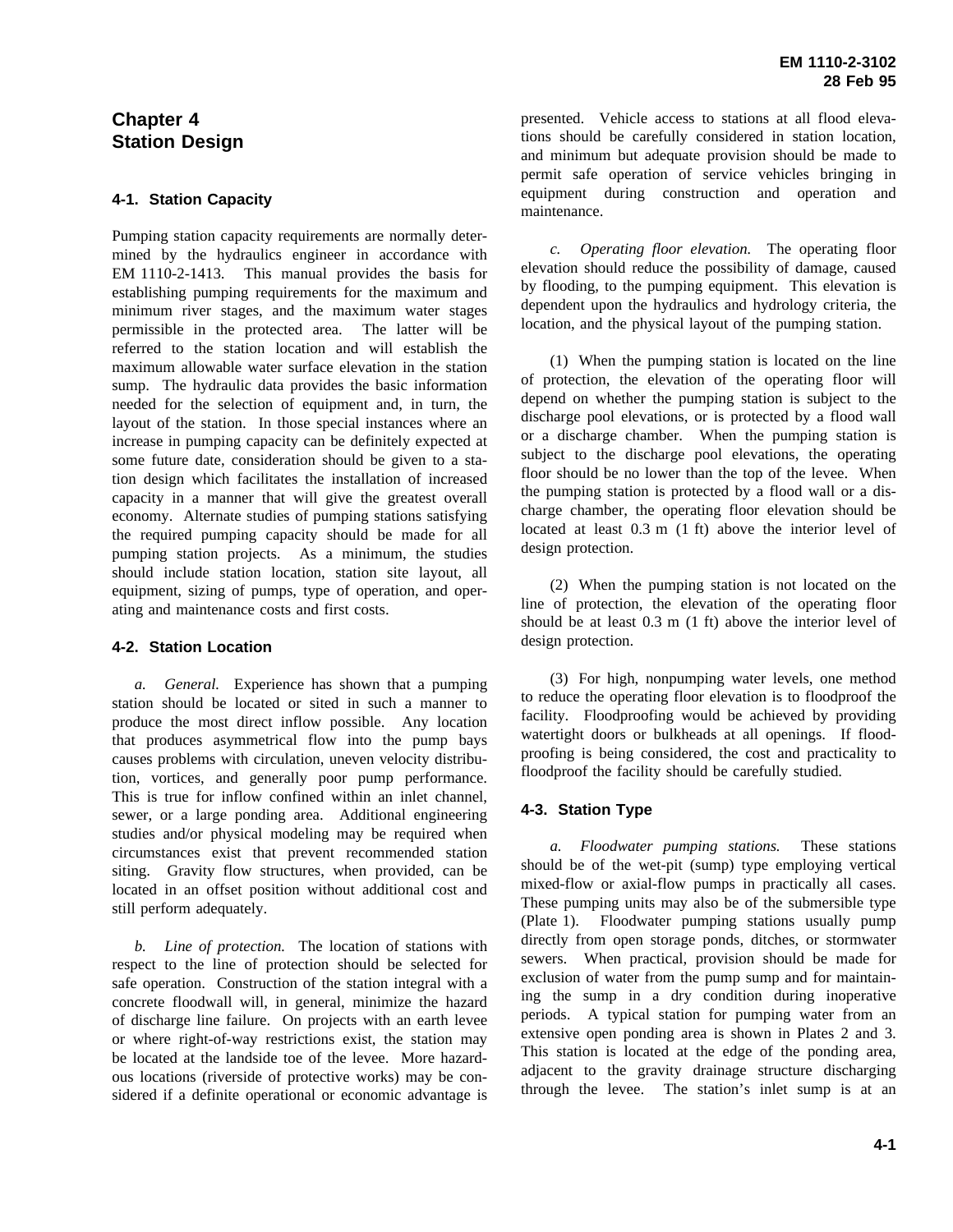elevation considerably lower than the gravity flow stream requiring the sump to be pumped dry when the station is not in use. A large pumping station that pumps from an open sump is shown in Plates 4 and 5. A typical stormwater pumping station that pumps from a stormwater sewer is shown in Plates 6 and 7. Occasionally stations will be located over streams or drainage canals and in such instances pumps must be protected from damage by runoff during inoperative periods. Since the liquids pumped by stormwater pumping stations are generally not of a particularly corrosive nature, a wider latitude in selection of materials is permitted.

*b. Combination flow pumping stations.* Stations in which flows consist of some combination of stormwater and domestic and industrial wastes are characterized by having to pump runoff containing undiluted waste. The possibility of fumes and vapors should be considered

when designing the sump ventilation system and electrical features located in the sump. When wastes are combined with stormwater, the need for a smaller pump to handle dry weather flows and runoff from light rains should be provided. This baseflow pump should be a submersible, nonclog pump. The baseflow pump is located in the main sump and equipped so that it can be raised for cleaning or repair, reducing the need for personnel to enter the sump. For stations on sewers having a relatively short time of concentration, it is necessary to place the stormwater pumps in operation within a short time after the start of rainfall. If large sluice gates are used to close the opening between forebay and the main sump, power operation of the gates will be required. Diluted domestic and industrial wastes will be present in the main sump. Protection against corrosive fumes and vapors is a greater problem than in stations handling only stormwater. All sump openings in the superstructure should be sealed airtight.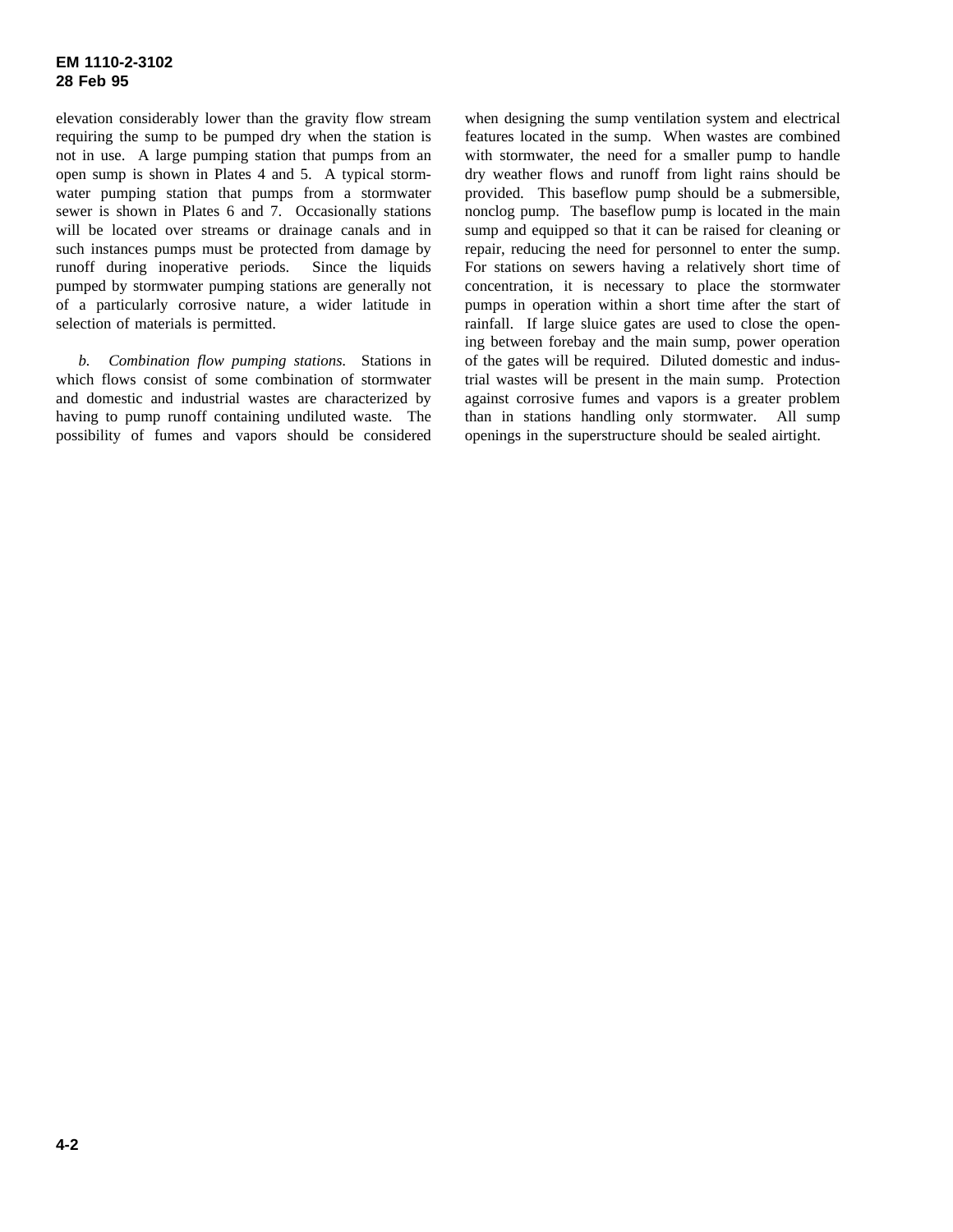# **Chapter 5 Equipment Selection**

#### **5-1. Number and Size of Pumps**

*a. General considerations.* A detailed discussion of the selection of pumps, prime movers, electrical equipment, and other miscellaneous auxiliaries is given in EM 1110-2-3105. The design should obtain the desired operations at the lowest possible cost. The cost used to determine the pumping station design should be based on an annualized cost which should consider both first cost, operating and maintenance cost, and cost of equipment replacement over the life of the project. Generally, the lowest cost is obtained with a minimum number of pumps. However, a minimum of two pumps is recommended. Baseflow for combined-flow stations should have sufficient capacity for peak domestic and industrial flows, seepage, and runoff due to light rains.

*b. Economic study.* The number and resulting size of stormwater pumps must be determined by an economic study. This study should consider the consequences and related costs due to flooding if one pump malfunctions during a flood event. The greater the number of pumps, the smaller the reduction of the total station capacity if one pump malfunctions. This increased protection, however, results in higher equipment, facility, and operation and maintenance costs. The need to reduce the impact if one pump malfunctions will most likely be appropriate in urban areas where a pump failure could cause significant property damage and raise ponding more rapidly to lifethreatening depths. The extra costs cannot normally be justified in areas where there are adequate flood warnings or no life threat. Any decision to add more pumps or more capacity to reduce pumping time and/or ponding stage in the event one pump malfunctions must be well justified and the justification well documented. An economist will normally perform the economic study, closely coordinated with the hydraulics and pumping station design engineers associated with the project.

#### *c. Standby capacity.*

(1) If seepage flows are more than 30 percent of the total required capacity of the pumping station, the number and capacity of the pumps shall be such that a 100 percent standby pumping capacity is available with failure of any installed pump.

(2) For stations pumping stormwater only or combined flows of stormwater and sanitary sewage, no standby capacity should be provided. Stations located in agricultural or tidal areas where pumping availability is 80 percent of the year, or the interval between operations is insufficient to allow proper maintenance of equipment, standby capacity equal to the largest pumping unit should be provided.

(3) For stations pumping sanitary and industrial sewage only, where one pump is required for the design capacity, a duplicate pump should be provided. Where more than one pump is needed to meet the required capacity, standby capacity equal to the largest pumping unit should be installed.

*d. Sump size.* The size of the sump may affect the selection of sizes and number of pumps with regard to the minimum desirable operating cycle. For a given sump size, the number and size of pumps should be such that the minimum operating cycle would be 6 min for submersible pumps, 20 min for wet-pit pumps with motor size up to and including 75 kW (100 hp), and 30 min between starts for pumps over 75 kW (100 hp). Pumping units over 375 kW (500 hp) should be started according to data furnished by the motor manufacturer. Where bypasses or variable discharge pumps are to be used, the size of the sump has little effect on the size or number of pumps.

*e. Programming.* Consideration of all pertinent factors may indicate that pumps of various capacities should be provided, at some installations, so that suitable operation would be obtained with minimum sump size. For such installations, the maximum increment in pumping rates may be made equal to the smallest unit, making it possible to pump at a rate approaching that of the inflow. Programming should not be done when the number of pumps becomes unduly great, or the controls so complicated, resulting in excessive costs and decreased reliability. Experience has indicated that variable speed motors for one or two of the pumps may be more advantageous than programming various size pumps. A note of caution about the use of variable speed drives: variable speed drives complicate pump selection, increase first costs and maintenance costs, require a higher level of technical ability for maintenance, and decrease reliability.

*f. Limitations of in-rush demand on transmission system.* An investigation should be made to determine whether the maximum pump size is limited by the maximum in-rush demand for pump starting that can be tolerated by existing power facilities. Where the existing power facilities place a limitation on starting demand kVA, pumps having relatively flat input horsepower demand characteristics and adjustable blade pumps or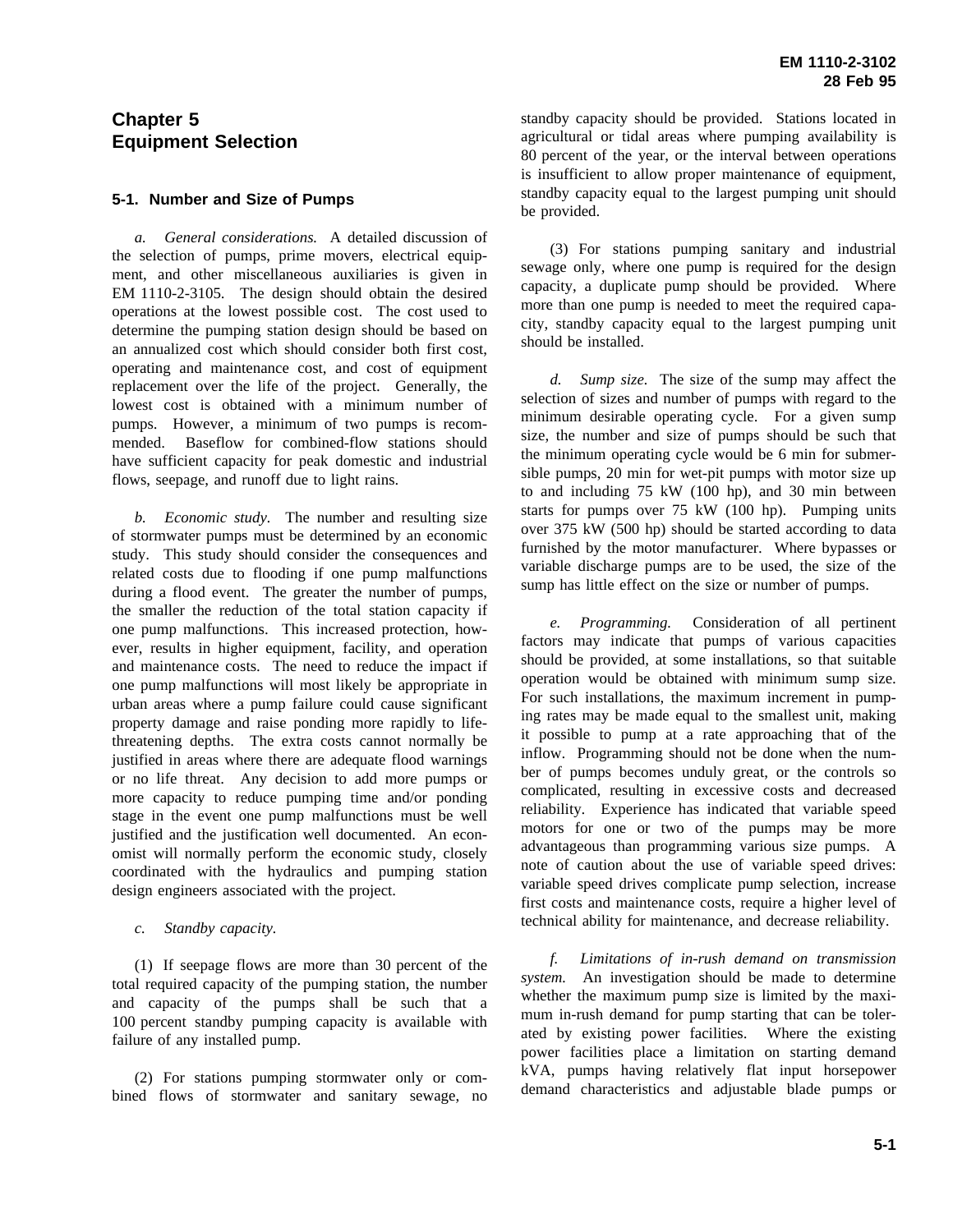variable speed pumps should be considered. Enginedriven pumps should also be studied to determine if these are required due to weak power supply conditions. If pumping stations are primarily used during periods of hurricane conditions, it may be required for the pumps to be engine driven and for the station auxiliaries to be supplied with backup power by engine-driven generators.

## **5-2. Pump Control**

*a. General.* The decision as to the type of control to specify for a flood control pumping station should be based on providing maximum reliability consistent with economic design. In the majority of cases, controls providing for manual start and automatic stop will be the most economical. From the standpoint of reliability, such controls are preferred. The disadvantages of automatic controls include increased complexity due to the additional control equipment, greater cost, and reduction in reliability. However, some installations may find the use of automatic start and stop controls to be an advantage, such as where limited sump capacity and inflow conditions would make manual starting impracticable due to short operating cycles, or where economy is obtained by using pumps of different sizes operating in a predetermined sequence. The control circuits of automatic

stations must provide protection against simultaneous starting of all pumping units following a power interruption. Automatic controls are more susceptible to deterioration due to long periods of disuse and will require more frequent inspection and maintenance to keep them in working order. Personnel with the skill and knowledge required for maintenance of automatic control equipment should always be available. Automatic controls must be compared with the justified alternate manual controls. Automatic controls must have a manual control backup.

*b. Automatic operation.* CFR 208-10 requires that "competent operators shall be on duty at pumping plants whenever it appears that necessity for pump operation is imminent." This statement basically eliminates all automatic and remote pump operation. However, considering the reliable automatic features available and the type of operation required at some facilities, it is recognized that this requirement is not always practicable or justified. Any Corps office considering the use of automatic or remote features should request and fully justify a deviation to the stated requirement. This request for deviation should be submitted to higher authority early in the design phase of the project.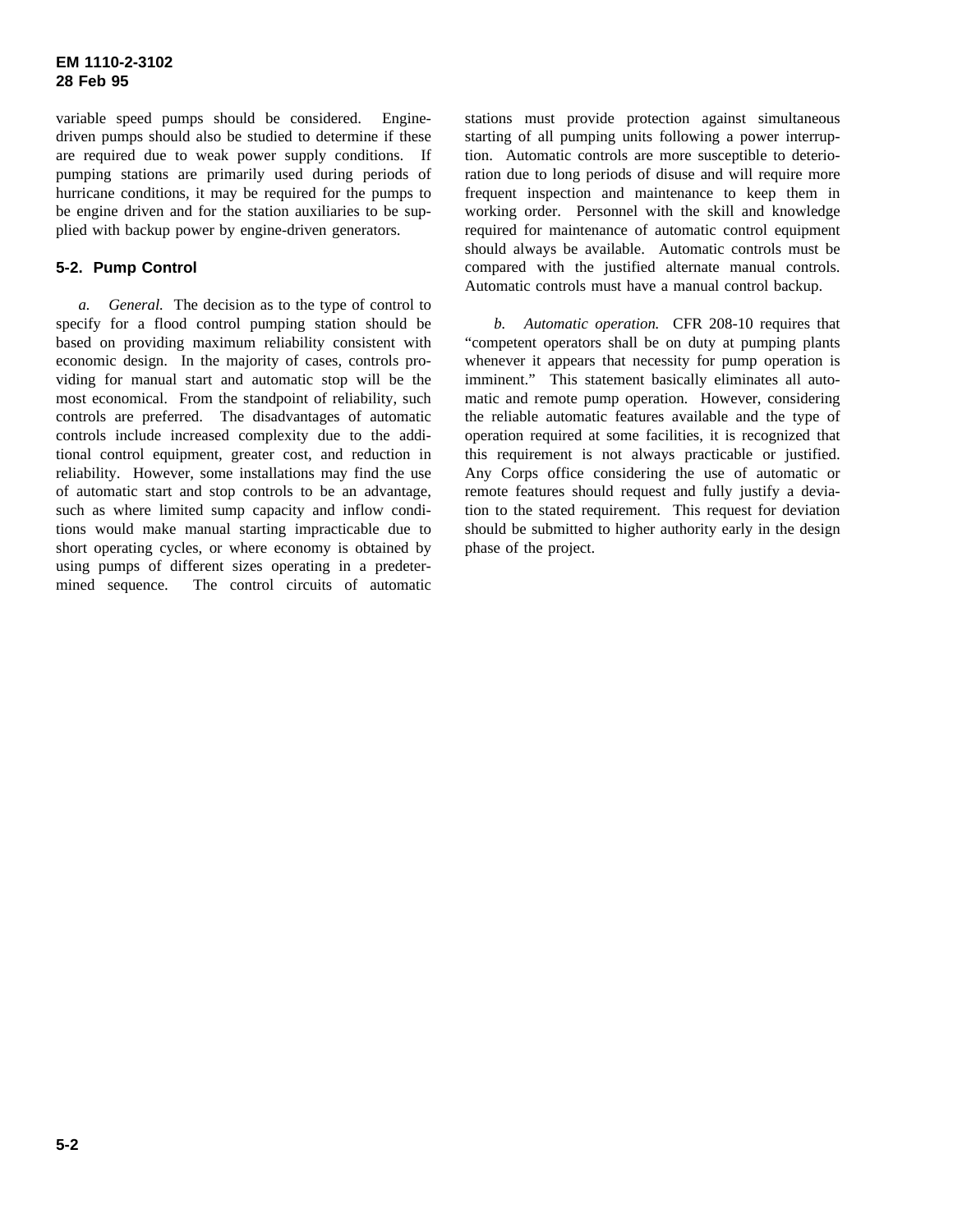# **Chapter 6 Sump Design**

#### **6-1. General**

Rectangular wet pit and the formed suction intake (FSI) are the two basic sump types most commonly used in civil works pumping stations.

*a. Rectangular wet pit*. In the past, the rectangular wet-pit sump with the conventional pump bell-mouth inlet was the most common type used. Experience has shown, however, that the sump's hydraulic performance is very sensitive to inflow conditions, sump design, and pump operation. Appendix B, Chart B-2, of EM 1110-2-3105 provides sump design guidance.

*b. FSI.* The FSI was developed in the early 1990's by the WES Hydraulics Laboratory. The FSI has demonstrated the ability to improve the poor hydraulic sump performance sometimes experienced with the rectangular wet-pit sump. Detailed design guidance for the FSI is provided in Appendix I of EM 1110-2-3105. A pump station equipped with an FSI is shown in Plates 8 and 9.

#### **6-2. Size and Capacity Determination**

*a. Sump levels.* Maximum water surface elevation in the sump of stations pumping from sewers will be fixed by project damage elevation, by the hydraulic gradient between the protected area and the pumping station, and by the condition of the particular sewer. For stations pumping from ponding areas, the maximum water surface elevation of the sump will be fixed by the maximum permissible ponding elevation. For sewers subject to structural damage from fluctuating water pressure, such as old brick sewers in questionable condition, and sewers which are inadequate to pass the design storm runoff, the maximum sump operating level should be restricted to the elevation of the crown of the sewer at the point of entrance to the sump. For a well-designed and wellconstructed sewer, the maximum sump operating level may fall above the crown of the sewer, subject to consideration of the level of the hydraulic gradient with respect to "no damage" level along the sewer. The station-operating floor elevation should be no lower than 1 ft above the maximum water surface elevation in the sump. The sump shall be kept dry either by gravity drainage or by sump pump(s). If the period of gravity drainage occurs less than 50 percent of the nonpumping period, then sump pumps should be provided to dewater the station's sump. The minimum water surface elevation in the sump is determined by the hydraulic and protection requirements of the protected area and economic considerations. This minimum sump elevation affects the station design and pumping equipment characteristics.

*b. Minimum sump area.* Minimum horizontal sump area will be that required to permit adequate spacing of pumps and intake systems to provide adequate space for installation of discharge and suction lines and associated equipment and flows to the pumps. Sump area based on these requirements normally will be adequate unless it is found desirable to increase the horizontal area of the sump either to provide more sump storage volume to obtain acceptable minimum pump operating cycles, or to alleviate surges caused by pump shutdown in the sump and connecting sewers.

*c. Determination of sump dimensions.* The dimensions and general layout of the sump must fulfill a number of requirements. Primarily, the selected design must provide adequate horizontal and vertical clearance and adequate approach conditions for the pumps to be used. Important layout and dimensional requirements for satisfactory pump performance are as follows:

(1) Horizontal clearances for rectangular wet-pit sumps are generally satisfied if the distance between centerlines of adjacent pumps is equal to the sum of the suction bell diameters (plus the thickness of the divider wall), and if the centerline of each pump is a least one suction bell diameter away from the nearest sump side wall and three-fourths of a suction bell diameter from the rear wall. The use of suction umbrellas does not change the above clearances. In general, the diameter of a propeller pump's suction bell (no umbrella) is around 1.5 to 1.6 times the nozzle inlet diameter. (Appendix B, Chart B-2, of EM 1110-2-3105 may be used for these dimensions.)

(2) The principal factors involved in the determination of submergence and vertical clearance requirements are cavitation limits and the means to preclude the formation of sustained vortices. Chart B-2, referenced above, should be followed for these dimensions.

(3) Cavitation can be reasonably predicted from the computational procedure in Appendix B of EM 1110-2- 3105. This procedure computes the required submergence based on test results of pumps at Corps pumping stations. A submergence allowance is used to obtain greater submergence for pumping stations with long periods of operation. The impeller should always be completely submerged at the start of pumping.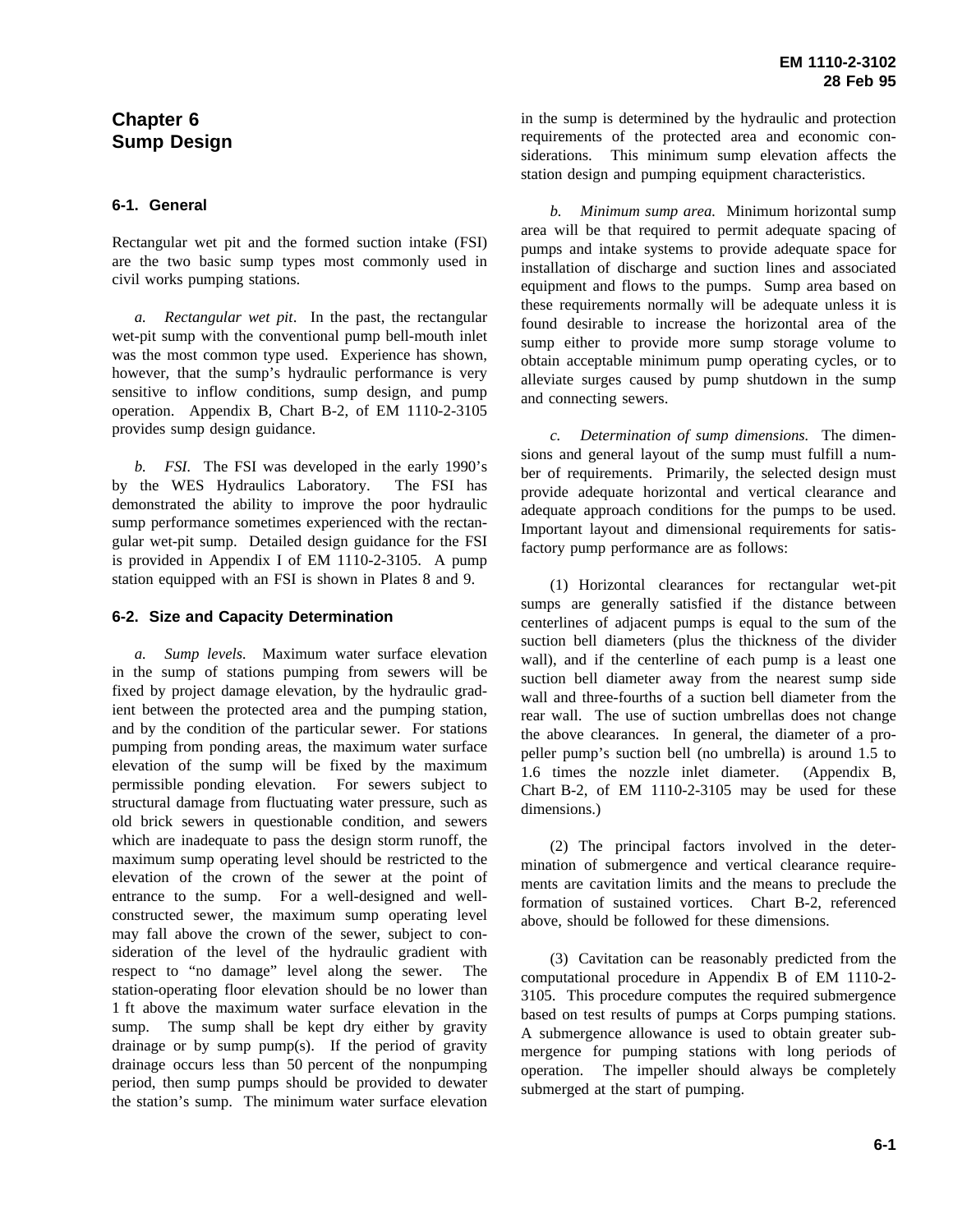(4) Vortex formation can be minimized by controlling the flow conditions into the sump and to the pump. Station layout dimensions and ratios provided in Appendix B of EM 1110-2-3105 along with straight inflow to the station intake should eliminate or reduce the intensity of vortexes. If the station cannot be laid out to these dimensions and straight inflow does not occur, then either a sump model test should be considered or the FSI incorporated into the design. The FSI has demonstrated the ability to nearly eliminate vortexing at the pump.

#### *d. Sump layout*.

(1) The best flow conditions are obtained when the water approaches the pump from all directions with as uniform a velocity as possible and with minimum disturbance from the flow toward other units. The placing of the sump intake to provide as near equal flow distances as possible to the pumps is a good start toward satisfactory sump flow conditions.

(2) Whenever station layout permits, an intake gate should be provided in front of each pump. Velocity through intake gates must be coordinated with the sump drawdown or operating range. In general, the velocity through intake gates should be as low as possible provided no special requirements or excessive increased costs are involved. In no case should the velocity through the gate be greater than 1.5 m/sec (5 fps). Abrupt changes in direction and velocity of flow should be avoided.

(3) Sump design and layout will be based on established Corps guidance. However, if the pump manufacturer disagrees with the Corps' design and proves, through model testing, a better design, then the contractor's design should be used and the contractor held responsible for the sump design.

*e. Sump capacity.*

(1) In addition to the above-mentioned requirements for satisfactory pump operation, the station design should include a determination of the water volume between maximum and minimum operating elevations that will permit acceptable minimum pump operating cycles. This water volume would include the capacity of the sump, trash rack chamber, interconnecting sewer, or ponding area. Sufficient storage is provided between the pump's starting and stopping elevations when the starting of any one pump will not be required more often than once in 15 min or a cycle as recommended by the motor manufacturer. An inflow rate equal to one-half of the pumping rate of the pump should be assumed, as this inflow will cause the most frequent number of repeated starts and

stops of the pump. Storage required above the stop elevation to ensure a minimum interval as indicated above between successive starts of a given pump is usually not possible. Since the maximum sump operating level is usually fixed by the project damage elevation or other considerations, any required increase in sump capacity can be accomplished only by lowering the sump floor. A gain in sump capacity by lowering the sump floor is usually attended by increased pumping power requirements. An increase in sump area will probably cause adverse flow to pumps and therefore cannot be used. A variable speed pump drive should be considered since on-off cycles and surges when the unit is stopped can be eliminated by its use.

(2) The use of bypasses gains equivalent sump capacity during periods of pump operation with small inflows and accomplishes that function by decreasing the net effective discharge of pumps operating. Bypasses should be considered where space and structural requirements cannot be changed and sump capacity is inadequate to: prevent excessively frequent starting of pumps, particularly where failure of one pump of a group operated on programmed control is a possibility; compensate for a lag in the inflow from a sewer; and prevent surges in sewers and sumps which would be caused by rapid lowering and then raising of sump levels.

(3) Bypasses may be located so as to permit return flow from riverside discharge chambers into the sump, or direct flow from a pump discharge line into the sump at a point between the pump and its discharge. With the former arrangement, the bypass is effective regardless of which pump is operated. The latter arrangement is used where pump discharge lines pass over levees and require a bypass on each pump or a number of pumps to ensure satisfactory bypass capacity when any pump is out of service.

(4) Where a single bypass from the discharge chamber to the sump is to be installed, its capacity at minimum head and maximum operating sump water elevations should be at least equal to the capacity of the largest incremental change in discharge capacity. When a bypass is located on a pump discharge line, its capacity under the same conditions of head should be sufficient to provide the desired operating cycle, usually one-half the capacity of the largest pump. In both cases, the increased capacity of pumps at lower than design heads should be recognized. Butterfly valves are normally used to control the bypass flow. These valves are provided with power operators when manual operation requires more then a 110-N (25-lb) pull on the valve operator.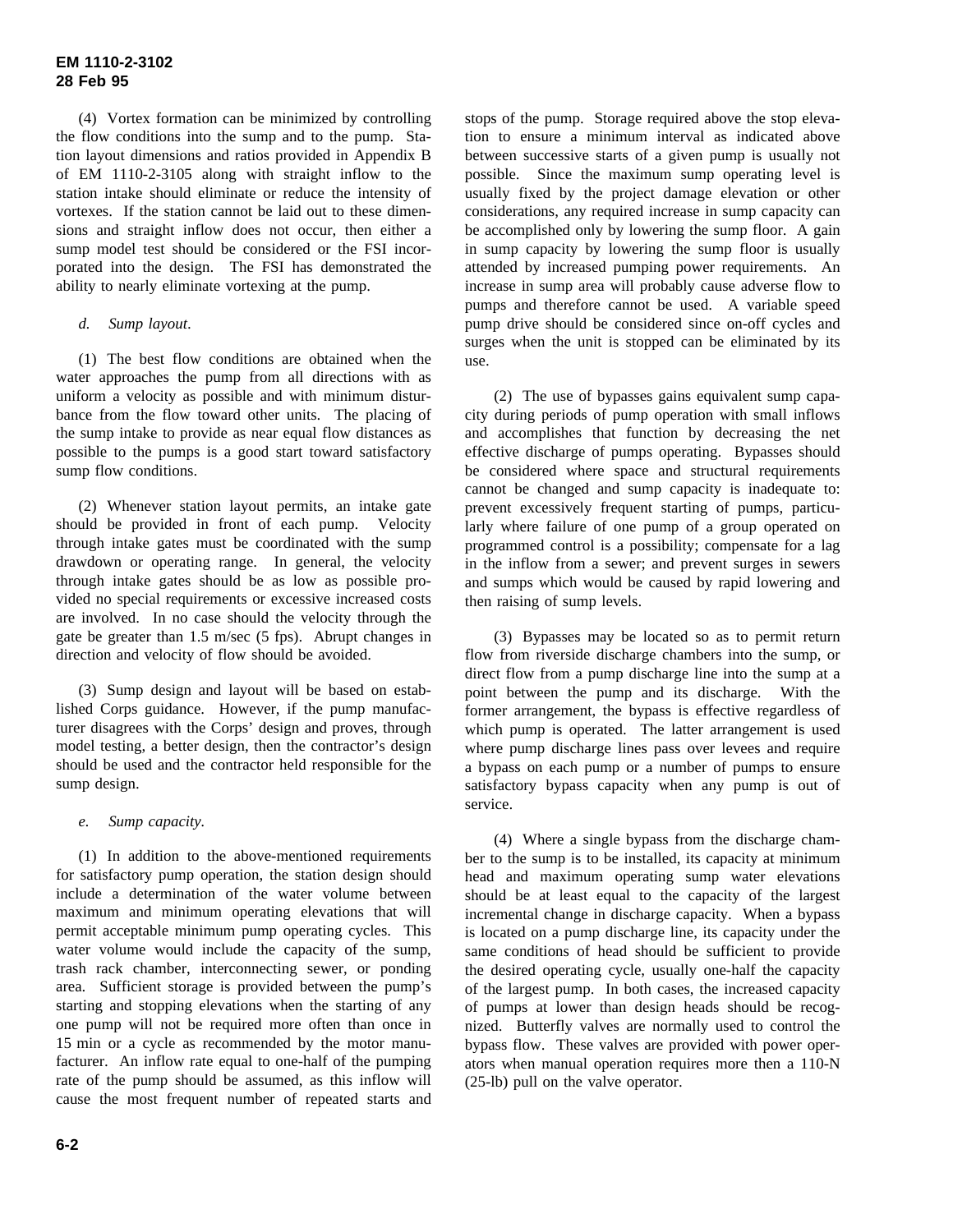(5) The determination of sump capacity requires close coordination with the entire design of the pumping station. Basic factors such as type of prime mover, number and size of pumps, and size and arrangement of station are affected by, or have an effect on, sump capacity. Selection of design to provide adequate sump capacity should be based on a comparison of overall cost for each installation. Factors to be considered include cost of sump structure and superstructure, higher price of equipment accompanying any increase in pumping requirements, increased cost of variable-capacity in lieu of fixedcapacity pumps, and cost of operation.

#### **6-3. Surges in Sump**

*a. General.* Surges may occur in pipelines which flow full and are subject to sudden changes in rate of discharge. This is possible where the sump area and adjacent areas have too small a water volume. Serious damage could occur if proper consideration is not given to the effects of surges in designing the pump station. Surges and resulting rapid fluctuations of the water surface elevations in the sump could also affect the proper operation of the automatic stop controls of the pump. The condition of a surcharged pipeline discharging to a pump station sump may be considered somewhat analogous to the penstock and surge tank of a hydroelectric powerplant. HDC should be consulted under these conditions.

*b. Amount of surge*. The height to which the water will surge in the pump sump is a function of the length of a pipeline flowing full, the cross-sectional area of the pipeline, the volume of the sump, the change in pump discharge, and the friction losses. An exact mathematical solution of the problem is often practically impossible because of the many changes in pipe size and the numerous inlet points on a sewer system. However, approximate methods, developed by HDC, permit mathematical treatment of the problem and give results sufficiently accurate for design purposes.

*c. Provisions for protection against surge.* Certain features inherent in the design of pumping stations and sewer systems automatically supply a dampening effect on surges. Various laterals and manholes of the sewer system, the operating sump, and intake and trash rack wells act as surge tanks. Use of adjustable-blade pumps or variable-speed motors will allow gradual reduction of pump discharge upon shutdown and would reduce operational difficulties arising from surges. In cases where the surge will be great, consideration of one of the following methods will aid in solving the problem.

(1) Raise the operating floor of the pumping station above ground level and provide overflow openings below the station floor. In order to confine the effluent and facilitate its removal, a catch basin would have to be constructed adjacent to the forebay, with a gravity drain to return the overflow to the station. This method would protect the station from damage due to extremely large surges that might be caused by total station shutdown, but ordinarily would not alleviate the smaller surges due to shutdown of single pumps, which may cause operational difficulties.

(2) Stations having the operating floor above the high-water elevation or located outside the line of protection may have flap-gated bypasses from the station sump pump intake to a pressure discharge chamber or directly into the stream. This arrangement might require changes in the station design, particularly in the design of the operating floor which may be subject to upward pressures. This method can be used to protect the station from extremely large surges. The effectiveness of the method in reducing smaller surges would be dependent upon the elevation of the water surface in the discharge chamber or in the stream at the start of the surge and upon the elevation at which the bypasses are placed.

(3) The horizontal cross-sectional area of the inflow sump could be increased to act as a surge tank. The sump dimensions should not be increased above that area required for proper sump flow.

(4) A special surge tank or a surge basin could be used at some point on the pipeline near the pumping station. The effectiveness of this method is dependent upon the horizonal cross-sectional area provided by the elevation at which the surge tank becomes effective. This method is effective in reducing all surges, both in the sump and in the connecting sewer. However, for greatest effect at the pumping station, the surge tank or surge basin should be placed as close to the station as practicable.

(5) For a large pipeline, an initial intake sump could be provided with a regulating weir into a second sump at one side in order to maintain a constant hydraulic gradient in the sewer. This method would prevent surges from moderate changes in pump discharge but may not greatly affect large surges resulting from total station shutdown and may not afford sufficient protection for the pumping station.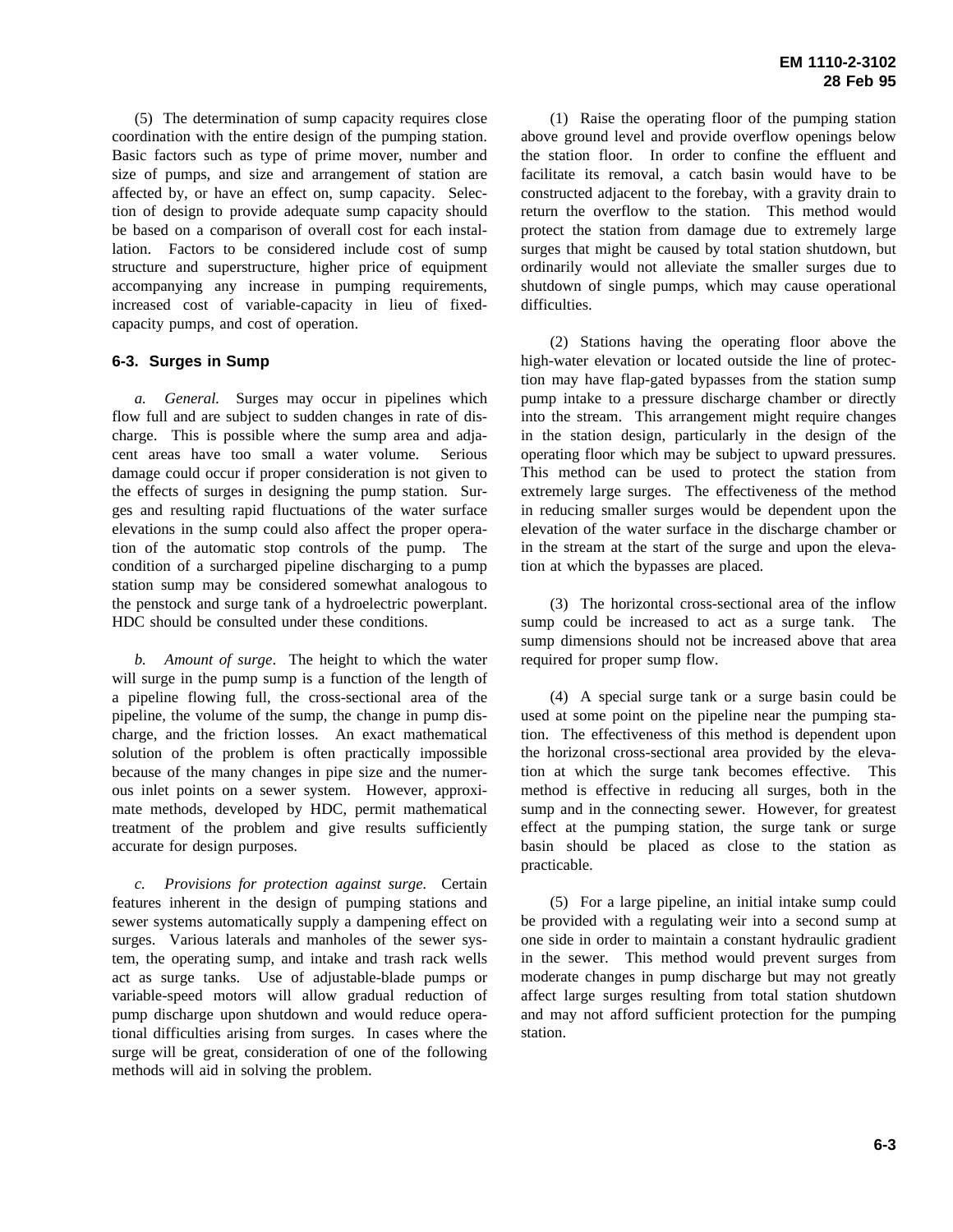### **6-4. Trash Racks**

*a. Racks*. Except for stations of minor importance and sewage-type pumping stations, all flows into flood protection pumping stations should be screened before reaching the pumps. Conventional bar screens (trash racks) are the preferred method of screening. Suction strainers should be avoided as they clog readily and are difficult to clean. Trash racks must be located to allow incoming flows to pass through the rack before reaching any pump intake, flow to be evenly distributed over the submerged rack surface, and raking to be accomplished coincident with pump operation. Trash racks located in the sewer which flows by the pumping station should be readily removable, and minimal means should be provided to allow the racks to be raised above the maximum sump level and secured when the station is not in use. Trash racks should always be located outside the station superstructure in order that operating areas are not exposed to

the moisture and fumes usually present during raking operations, and to facilitate disposal of trash accumulations. Where flows are adequately screened prior to entry into the collecting system by grated catch basins or other methods, trash racks need not always be provided. However, omission of trash racks must be based upon sound engineering judgment and economic considerations and must be justified and explained in the design analysis.

*b. Effective areas and bar spacing***.** Trash racks should have ample net area so that the velocity of the flow through the gross rack area does not exceed 0.76 m/ sec (2.5 fps). The clear opening between bars should be approximately 45 mm  $(1-3/4$  in.), but may be greater if justified by the size and type of pumps to be protected, but should not exceed 75 mm (3 in.) in any case. Bar spacing should be coordinated with the pump manufacturer.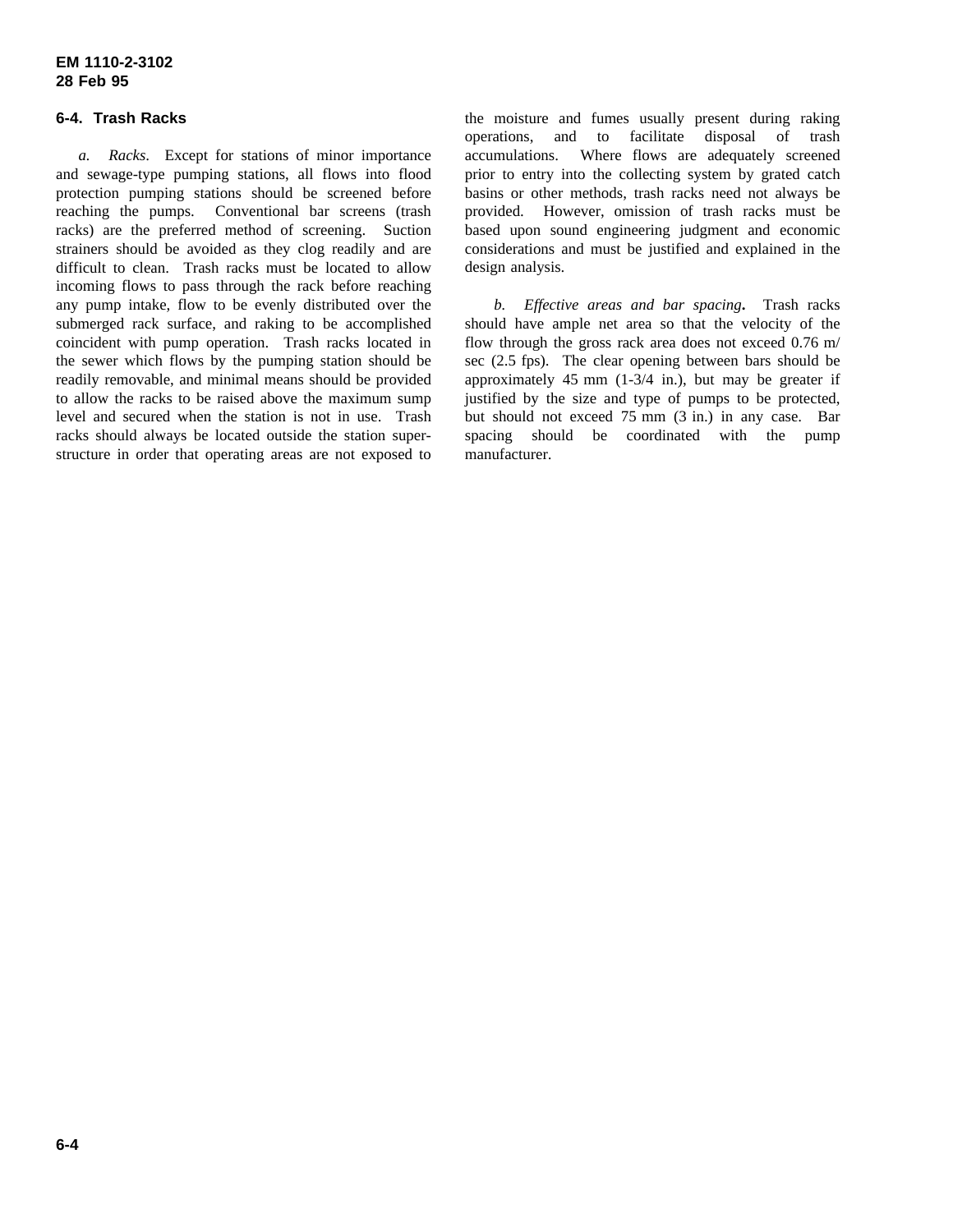# **Chapter 7 Discharge Arrangement**

## **7-1. General**

The method and structures required to transport pumping station discharge are determined largely by the type of protection works adjacent to the pumping station, the location of the station with relation to existing sewers, and the desirability of avoiding layouts involving pressure conduits, especially under levees on yielding foundations. Pressure conduits can be avoided by carrying the discharge over the levees by individual pipes. If the protection works consist of a floodwall, pressure conduits should be avoided by locating the pumping station on the protection line and making the discharge through the riverside wall of the pumping station into a gravity conduit or open discharge chamber. If the pumping station is offset from the floodwall, special arrangement of the discharge pipes may be required. The designer should review EM 1110-2-3104 and EM 1110-2-1913, Chapter 8, and coordinate the discharge arrangement with the structural and geotechnical engineers.

*a. Pipe connected to pumps*. In general, a single pipeline should be installed and direct-connected to each pump. In the case of pumping stations of small capacity  $(315 \text{ Vsec } (5,000 \text{ gpm})$  or less), two pumps may be connected to the same line. The connection should be made inside the pumping station or a valve vault outside of the pumping station by a fitting. Check valves and gate valves should be inserted in the connecting line between the fitting and the pump to prevent reverse flow through an idle pump when the other pump(s) are operating.

*b. Number and location of flexible couplings***.** Flexible couplings should be used wherever the pipe runs into or out of concrete structures, at bends or miters, and at other points where differential settlement or normal expansion and contraction of the pipe are anticipated. Where the pipe leaves the station wall, the first flexible coupling shall be located not more than 1 m (3 ft) from the wall. A second flexible coupling should be located no further than 2 m (7 ft) from the first.

### **7-2. Discharge Over the Levee**

Due to the large settlement which may occur, discharge over levees should be limited to metal pipes, preferably ductile iron or coated steel, suitable for use with flexible couplings. Concrete conduits and precast reinforced concrete or reinforced sewer pipe are not satisfactory. The invert of the highest point of the discharge line should be the same as the top of the protective works at the pump station site.

*a. Siphonic discharge lines.* Over-the-levee discharge lines should be studied to determine if their use as a siphon is economical. Usually a siphon can be justified on power saved due to the lower head when primed. Pumps should be selected to operate over the entire range of heads provided by siphon usage. The pumping unit shall be capable of self priming the discharge pipe. Two types of discharge pipe terminations are used for siphon systems: concrete structures with a weir to submerge the pipe end or a turned up end (saxophone) discharge pipe (Plates 10 and 11). Both types are acceptable, and selections can be based on costs of construction and operation. Valves on the end of the discharge pipe should not be used to hold a siphon in the pipe. Plates 4 and 5 show a plant built within a levee with a siphon discharge.

*b. Air vents.* All over-the-levee discharge lines should be provided with an unobstructed (free) air vent at the highest point. Suitable protection should be provided to prevent the vent being rendered inoperative by vandalism.

*c. Pipe supports.* Pipe may be supported on the surface of the levee and should be completely covered by mounding, except on the riverside of the levee where the pipe should be placed in a trench to avoid concentration of levee erosion by flood flows. Covering the pipe in this manner affords protection against displacement, facilitates maintenance of levee surfaces, and provides access over the pipe for pedestrian or vehicular traffic.

# **7-3. Pressure Discharge Lines**

Installing pumping station discharge lines under or through levees or floodwalls and subjecting these lines to flow under pressure should be avoided whenever possible. It is realized, however, that conditions may exist which require or dictate their use. As an example, a large discharge line may be carried under a floodwall when rightof-way for a pumping station would necessitate several bends. When it is not practicable to avoid a pressure line under the levee or wall, the pipe will have ample strength and be provided with joints that will provide flexibility with restraint to limit axial movement. Whenever it is necessary to install discharge lines under or through levees or floodwalls, seepage protection should be provided as required in EM 1110-2-1913.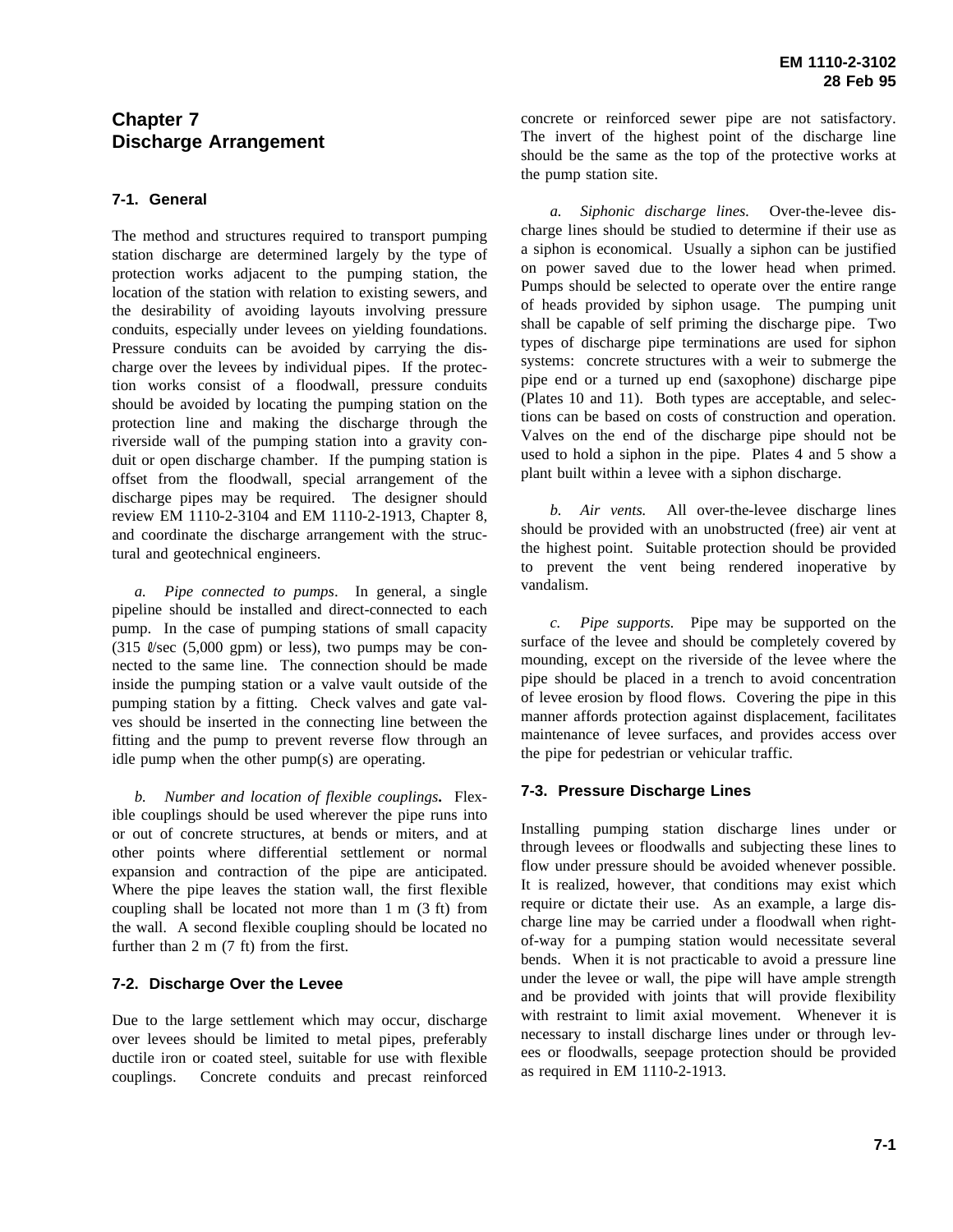## **7-4. Backflow Prevention**

The type of pumps usually used for flood control pumping stations provide practically no restrictions to backflow. A suitable means must be provided to prevent backflow in the pump discharge lines. In planning pumping installations, the practices outlined below should be followed.

*a. General*. The basic requirement for pump discharge lines, in which backflow can occur without siphon action, is to provide two means of preventing backflow- one means for normal use and the other for emergency use in the event of failure of the normal method. The emergency method may consist of either a means of bulkheading the end of the pipe, or, in special cases, a separate shutoff valve on the discharge line.

*b. Discharge chamber.* For discharge lines terminating in the discharge chamber adjacent to the station, flap valves alone may be considered adequate protection against backflow for normal operation. The design of the structure should afford access to the valves at all flood stages. The discharge chamber should have slots for bulkheads at the exit of the chamber and at each flap gate location. The walls of the discharge chamber should be constructed to at least the protection elevation. This will allow, in the event of the failure of a flap gate, bulkheads to be placed at the exit of the chamber and dry access to repair the disabled flap gate.

*c. Over levee or floodwall*. Discharge lines over the levee or floodwall should have the invert of the high point of such discharge lines at or above the design protection elevation, except where unusual conditions exist that would justify deviation. All such deviations must be approved by higher authority. All discharge lines of this type should be provided with an emergency means of stopping backflow if the river stage should exceed the invert elevation of the highest part of the discharge line. A means to allow application of compressed air, from an emergency source, to the high point of the discharge line would be an acceptable method. Discharge lines having the invert at a lower elevation than the design protection elevation must be provided with a valve located at the high point of the discharge lines. The valve should be accessible at all flood levels and may require motor operation if the discharge pipe size is greater than 450 mm (18 in.) in diameter. In addition to the motor-operated valve, a manual-operated valve of the same size is required.

*d. Under protective works*. When discharge lines running under protective works cannot be avoided and the

pipes are terminated in a headwall, flap valves alone are considered inadequate. If flap gates are used, a separate well should be constructed to the protection elevation from which access to the flap valve, comparable to that described above for a discharge chamber, is possible. This structure should be located and designed such that during periods of idleness of the pump station the tendency for silt, loose rock, debris, and floatable material to collect in sufficient amount to interfere with gate operation is minimized. An alternate procedure would be to provide a shutoff valve in each discharge pipe in addition to the flap gate.

*e. Underground discharge lines.* Underground discharge lines in small pumping stations should have a check valve on each pump discharge line to prevent backflow. Gate valves should always be provided on the discharge side of such check valves to permit maintenance of the check valves. Where butterfly valves are installed in bypasses between river and sump, a slide gate or emergency bulkhead over the riverside orifice of the bypass, or a gate valve on the riverside of the butterfly valve, should be provided for emergency closure of the bypass.

*f. Emergency closures.* Emergency closures may require a removable bulkhead or stoplogs. These should be furnished where openings need to be closed in a short time period. In such cases, slots should be provided in the walls of the passage to be closed, with provisions made for placing and removing the closure parts. Stoplogs and bulkheads should be made of noncorrosive material of ample strength to sustain the imposed loads. They should be provided with hooks to permit handling by means of a lifting device. Bulkheads should be designed for placement under all operating conditions using a mobile crane if required by the weight of the bulkheads.

### **7-5. Outlet Structure**

An outlet structure should be constructed at the end of the pipes in order to protect the levee from erosion due to the pump discharge and the river current. Typical outlet structure designs are contained in EM 1110-2-3104. Since in most instances the pump will be in operation only at times when the streamflow is above the discharge outlet, the effect of erosion from the discharge is minimized. In most instances a concrete structure consisting of headwall, wing walls, apron, and cutoff wall will suffice. Rip-rap protection of the bottom and side of the discharge channel should be provided to protect the levee against erosion. The pump discharge channel should be sloped to drain away from the discharge structure. A combination discharge and reverse flow shut off gatewell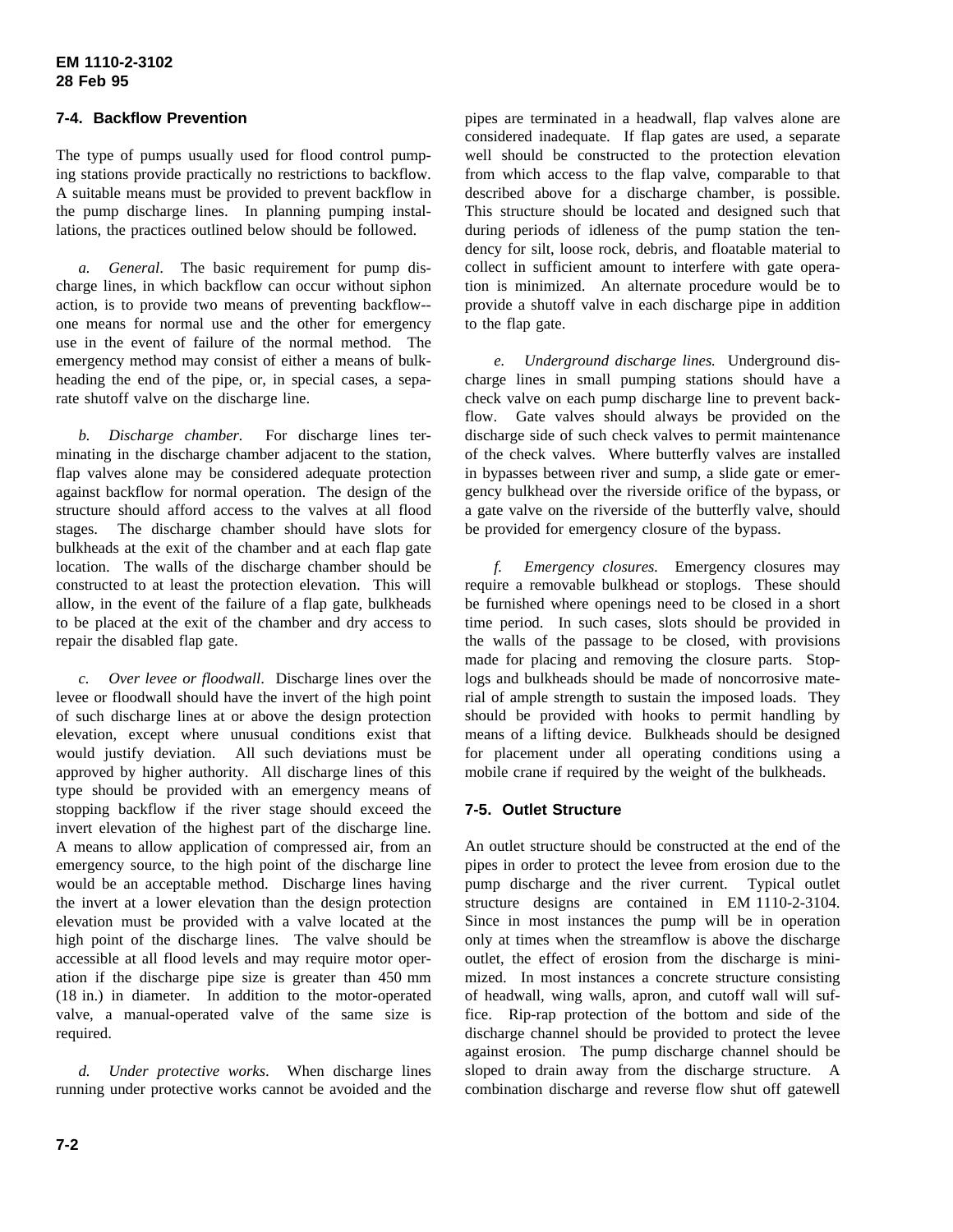located on the riverside of the levee may be an economical arrangement, and is desirable in view of the protection afforded the shutoff gates. Where structures

are accessible to children or the general public, wall heights should be minimized or pipe railing or other barriers should be installed.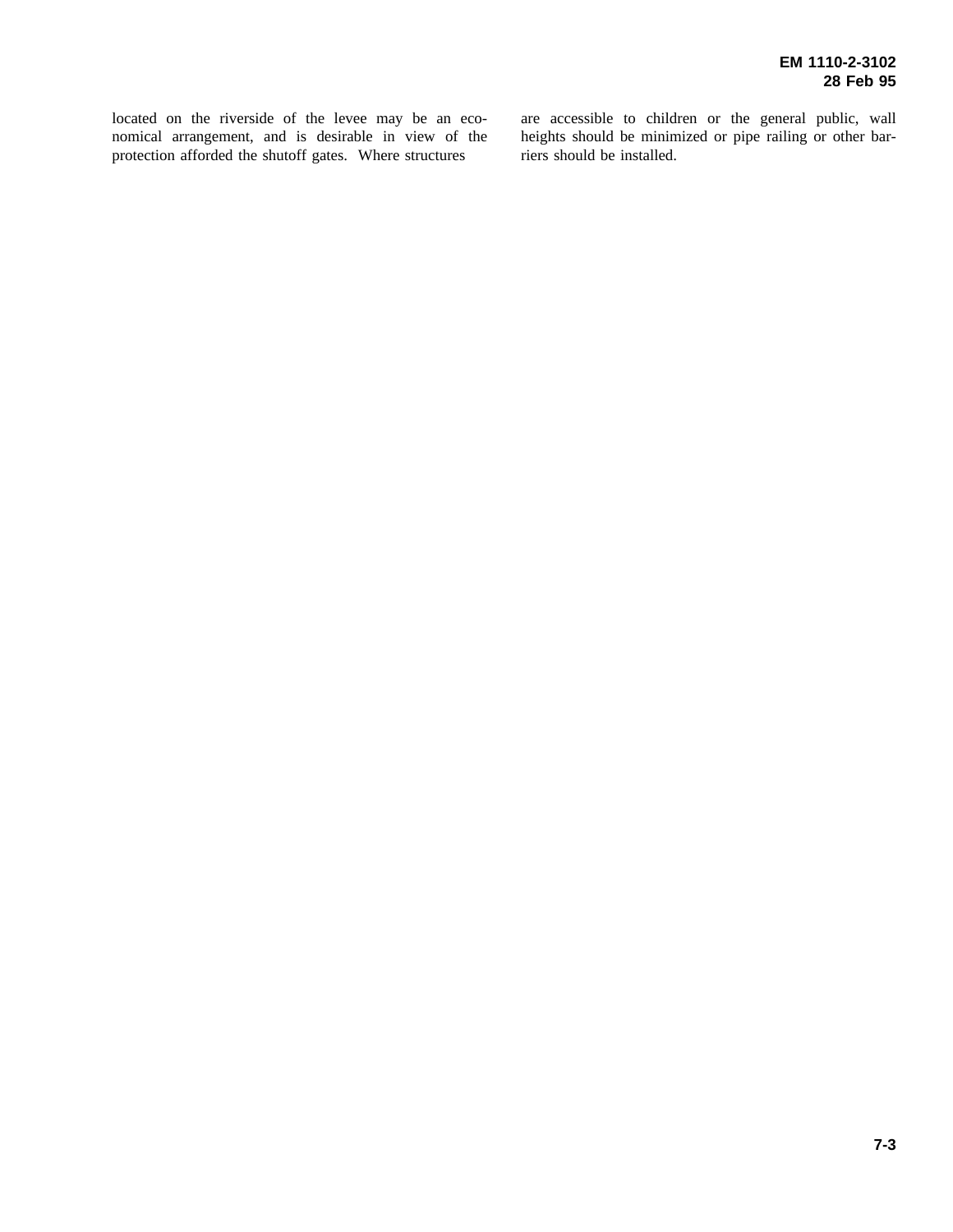# **Chapter 8 Station Auxiliaries**

# **8-1. General**

For the majority of pumping stations, auxiliary equipment will be defined as station cranes and hoists required for placement and removal of equipment, trash raking and conveying equipment, fire protection, heating and ventilating, office facilities, and emergency power backup system.

## **8-2. Station Cranes**

*a. General.* An overhead traveling crane should be installed in all stations except those of small size where such equipment would not be practicable or economical. In small pumping stations removable roof hatches located over the equipment should be considered. Stations using an all metal building can also be constructed to have roof hatches over the equipment. The metal building should be designed to allow removing the roof hatches without reducing the building's stability. A mobile crane necessary to remove the equipment will not be furnished by the Government. Load and reach requirements of a mobile crane, for removal of the pumping units, should be furnished with the design of the building. A concrete slab outside of the equipment door should be provided and sized to hold the larger pieces of the disassembled pumping unit and driver.

*b. Overhead.* Overhead cranes with a capacity over 3 metric tons (3.3 tons) should be provided with an electric-motor-driven equipment hoist, trolley, and bridge. Monorail cranes with the travel rail located over the equipment should also be considered. When providing a monorail-type crane, there should be sufficient space in the station to place equipment. An alternate would be to continue the rail outside of the station where room would be provided to place equipment. The crane should be sized to lift the heaviest, fully assembled, single piece of equipment.

*c. Mobile*. The mobile crane should be located within 8 hr travel time to the pumping station. Roads to the station and clearance of utility lines should be confirmed after the mobile crane is sized. If available cranes cannot meet these conditions, then an inside overhead crane must be provided.

## **8-3. Trash Rakes**

*a. Rakes.* EM 1110-2-3105 provides detailed information about the selection of raking equipment. The two basic types are hand and mechanical raking. The decision to use either hand or mechanical raking should be based on the amount and characteristics of the debris, station configuration, safety, and engineering judgment. Operating personnel should never have to hand rake and handle debris coming from a sanitary or combined sewer. Also, mechanical raking should be used if the station configuration presents a danger for personnel; for example, a very deep sump, significant amount of debris, or the weight of debris will require mechanical lifting capability.

*b. Trash disposal***.** Suitable provision must be made in design of the trash rack chambers to permit storage and removal of accumulated trash with reasonable ease. Truck access to locations where trash is deposited upon removal from the trash rack chamber should be provided in order to avoid laborious transfer procedures in final trash removal.

# **8-4. Fire Protection**

Pumping stations are considered Special Purpose Industrial Occupancy as defined in National Fire Protection Association (NFPA) 101, Chapter 28. Fire protection should be provided by portable fire extinguishers. Fire protection requirements for diesel driven stations are provided in NFPA 37. The number, size, and type of portable fire extinguisher shall be provided as specified in NFPA 10.

# **8-5. Heating and Ventilation**

*a. Heating.* In general, space heating of the superstructure should be provided in flood control pumping stations located in colder climates. The space heater should be sized to maintain a minimum temperature of 12.8 °C (55 °F).

# *b. Ventilation*.

(1) Proper ventilation of pumping stations is an important design consideration. A means should be provided for gravity ventilation of the sump at all times to prevent concentrations of vapors or gases which may result in damage to the structure or injury to personnel. Forced ventilation should be used when pumping water may contain sewage. The superstructure should have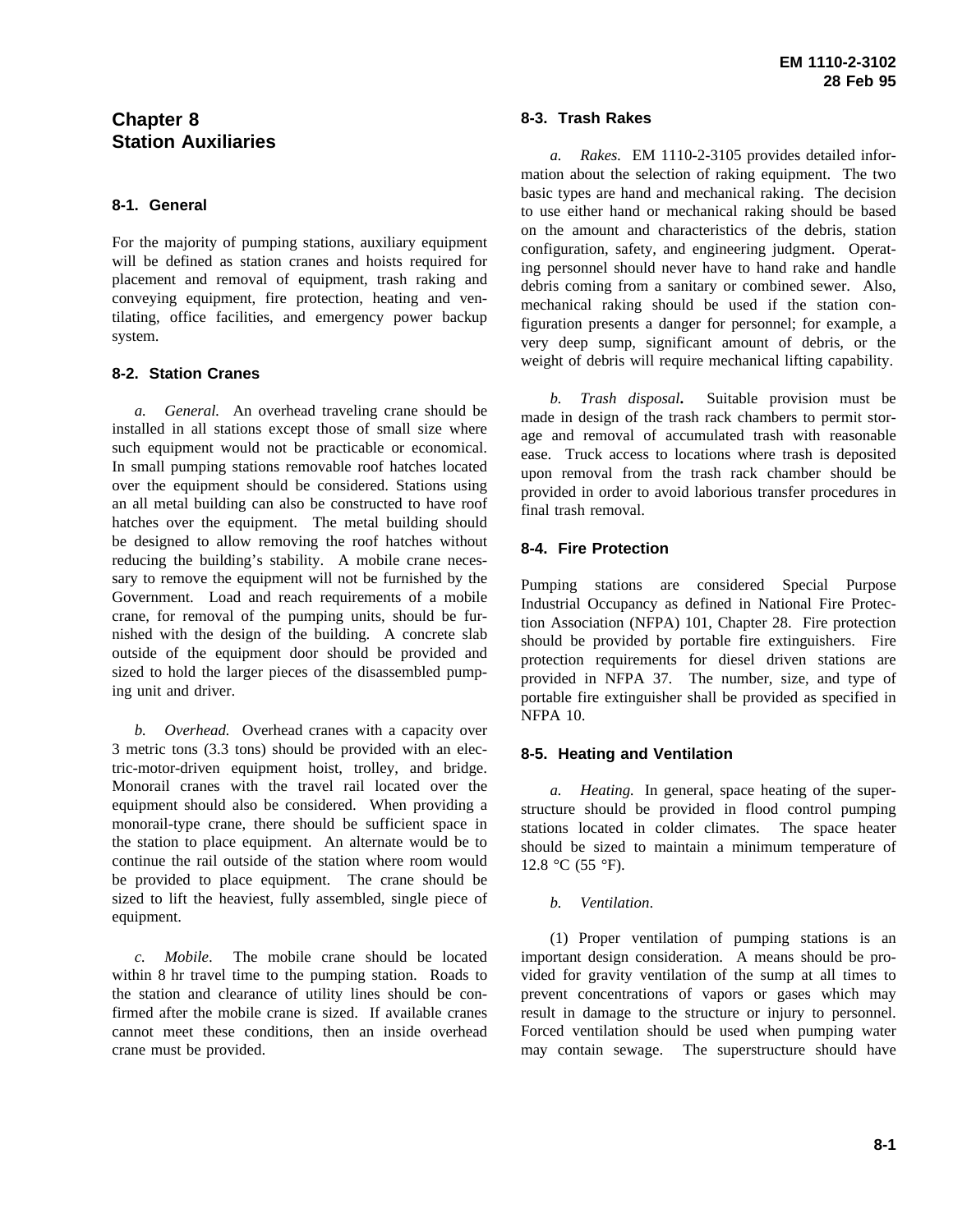ventilation to remove heat produced by the equipment. Power-driven roof or wall fans can be used to ventilate the superstructure.

(2) All power ventilation equipment controls should be located adjacent to the entrance door. All ventilation should be rated for operating in an explosive atmosphere.

## **8-6. Office Facilities**

*a. Office space.* An enclosed office should be provided for all stations over 3 cu m/sec (100 cfs) total capacity. A desk, chair, and filing cabinet to store as-builts and operation and maintenance manuals should be provided. Sound proofing should be provided for

stations with diesel prime movers. Heating and cooling should be provided as necessary.

*b. Sanitary facilities*. Sanitary facilities should be provided for all pumping stations. These facilities will range from portable units for small stations with little operating time to more conventional facilities with showers for the larger stations and shall meet the requirements of EM 385-1-1. For example, a larger station may have a total capacity over 90 cu m/sec (3,000 cfs) with a workforce of over 12 people.

*c. Drinking water.* An adequate supply of drinking water shall be provided in accordance with EM 385-1-1.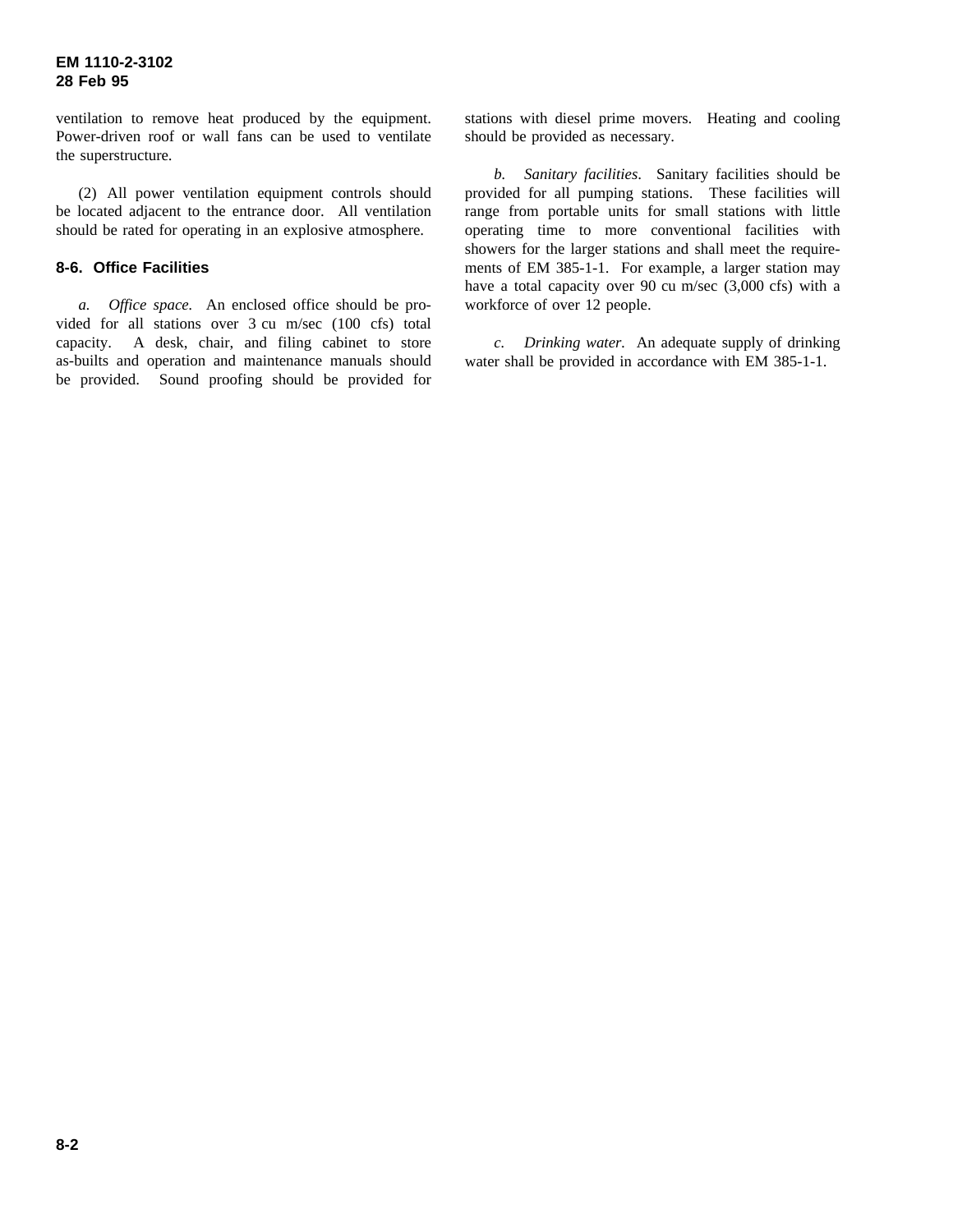# **Appendix A Plates**

**Plate 1**. Section views of the gatewell type pumping station illustrating the different type discharge systems.

**Plate 2.** A pumping station with the pump(s) located in a gatewell. The pumps used at this station were submersible propeller type supported in a discharge tube fitted with flap gates. This type station is economical to construct. This station is the Pelucia Creek Pumping Station located in Greenwood, Mississippi. It was designed by the St. Louis District and constructed by the Vicksburg District and is part of the Yazoo River Basin, Greenwood Protection Works Project.

**Plate 3.** Plan views of the gatewell type station shown in Plate 2. The pump discharge tube location was determined by model tests at WES. The discharge tube is placed out of the flow area of the gravity drain. Two different discharge methods are shown to illustrate types of discharge when using a submersible pump.

**Plate 4**. Section view of a 7-cu-m/sec (250-cfs) pump at Lake Chicot Pumping Plant. This view shows the vertical pump, siphon discharge, and electric motor drive. This station is located in the Mississippi levee system. It is a project of the Vicksburg District.

**Plate 5.** Site plan for the Lake Chicot Pumping Plant shown in Plate 4.

**Plate 6.** This pumping station contains five submersible pumps each discharging into a discharge chamber. Flow is taken from a stormwater sewer. An intake is used to provide correct flow to the pumps. This intake diffuser was model tested by the pump manufacturer. This pumping station, the Northside Pumping Station located in Richmond, Virginia, was designed by the St. Louis District and constructed by the Norfolk District as part of the James River Basin, Richmond Local Flood Protection Project.

**Plate 7**. A section through the sump and forebay of the pumping station shown in Plate 6. The station is provided with a sump intake gate and mechanical trash raking equipment. A full operating room with an overhead crane and roof ventilator was provided. The site for this station required a full building over the sump rather than a partial building housing electrical equipment and office space.

**Plate 8.** A pumping station equipped with a discharge chamber, formed suction intake (FSI) on the pump, mechanical trash rake, and sump closure gate. The station has an electric-motor-driven overhead hoist and uses station layout including gravity drains under the discharge chambers in the discharge chamber. Bulkhead slots for stopping back flow are not shown. This station is the Alton Pumping Station and is located in Alton, Illinois. It was designed and constructed by the St. Louis District as part of the Melvin Price Locks and Dam Project.

**Plate 9.** A site plan for the pumping station shown in Plate 8. The station is located landside of the line of protection (levee). Note the emergency closure structure located on the pressure conduits riverside of the line of protection. A structure of this type is required when the discharge chamber of a pumping station is located landside of the line of protection.

Plate 10. A pumping station with an over-the-levee discharge system. The station is also equipped with a siphon assist discharge. The discharge pipe terminates with a saxophone discharge. This station is the Chauvin Bayou Pump Station and is located in Monroe, Louisiana. It was designed by the St. Louis District and constructed by the Vicksburg District as part of the Ouachita River Basin, Monroe, Louisiana, Flood Protection Project.

**Plate 11.** A site plan for the pumping station shown in Plate 10. The station is located adjacent to the gravity flow structures. A separate inlet structure had to be provided to the pumping station.

**Plate 12.** This pumping station design is used when required pumping capacity is less than 566  $\ell$ /sec (20 cfs). The pumps are submersible type and are removed by the use of guide rails and a discharge connection fastened to the floor. The size of the inlet lines to the station are usually small and limit the trash size that reaches the pump. A removable trash basket can be used to catch large objects. This type station may be located where occasional flooding is possible without any damage to the equipment.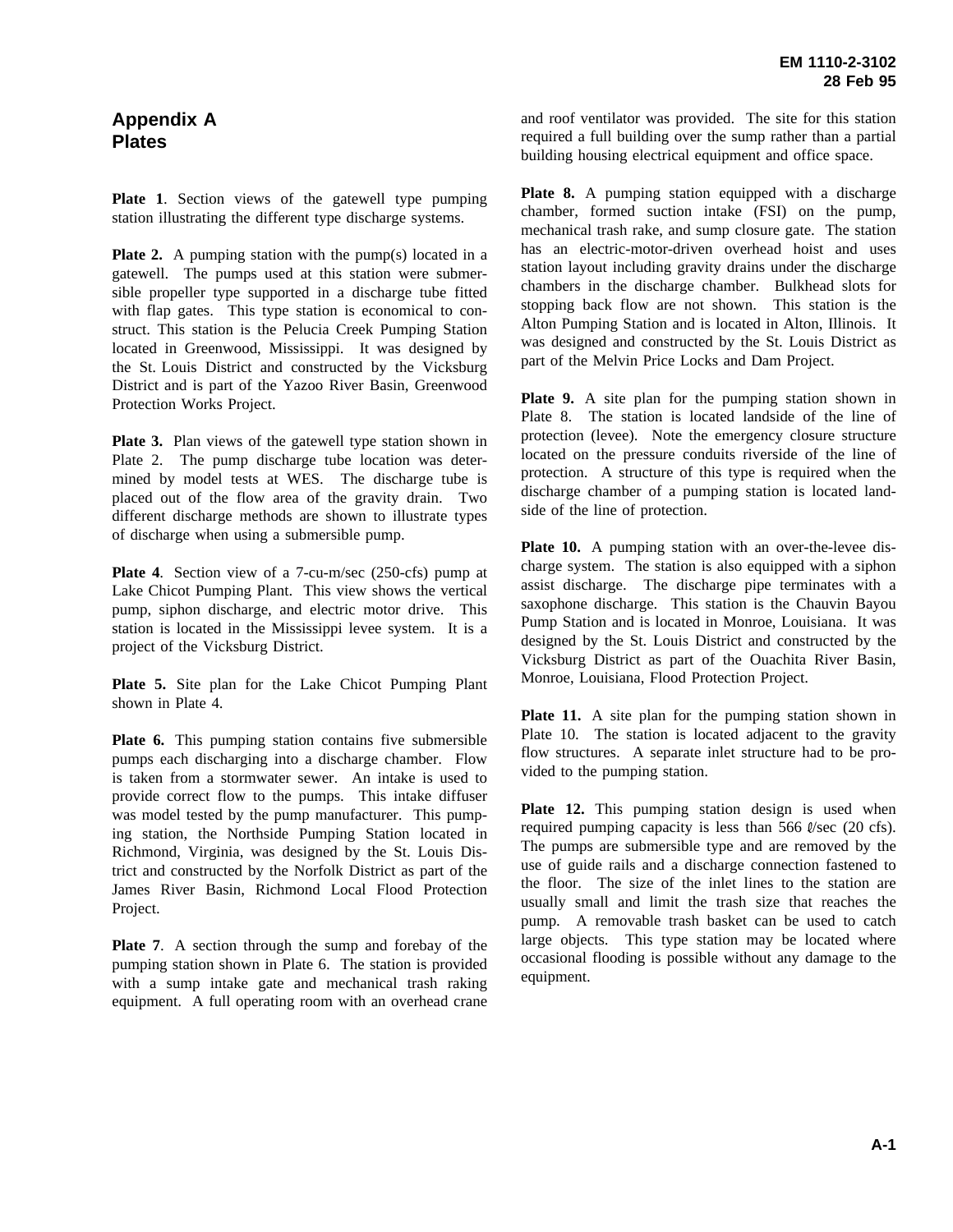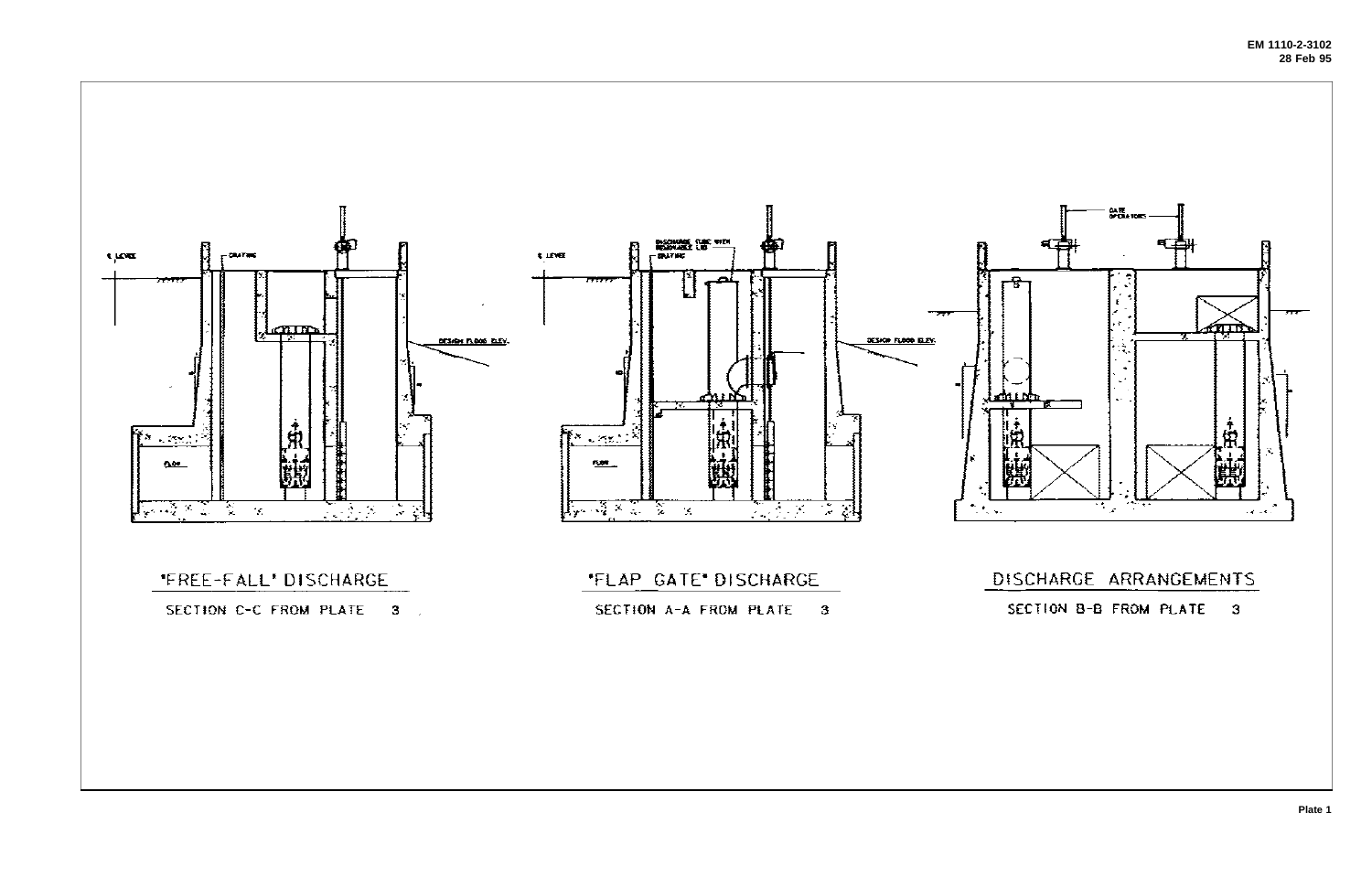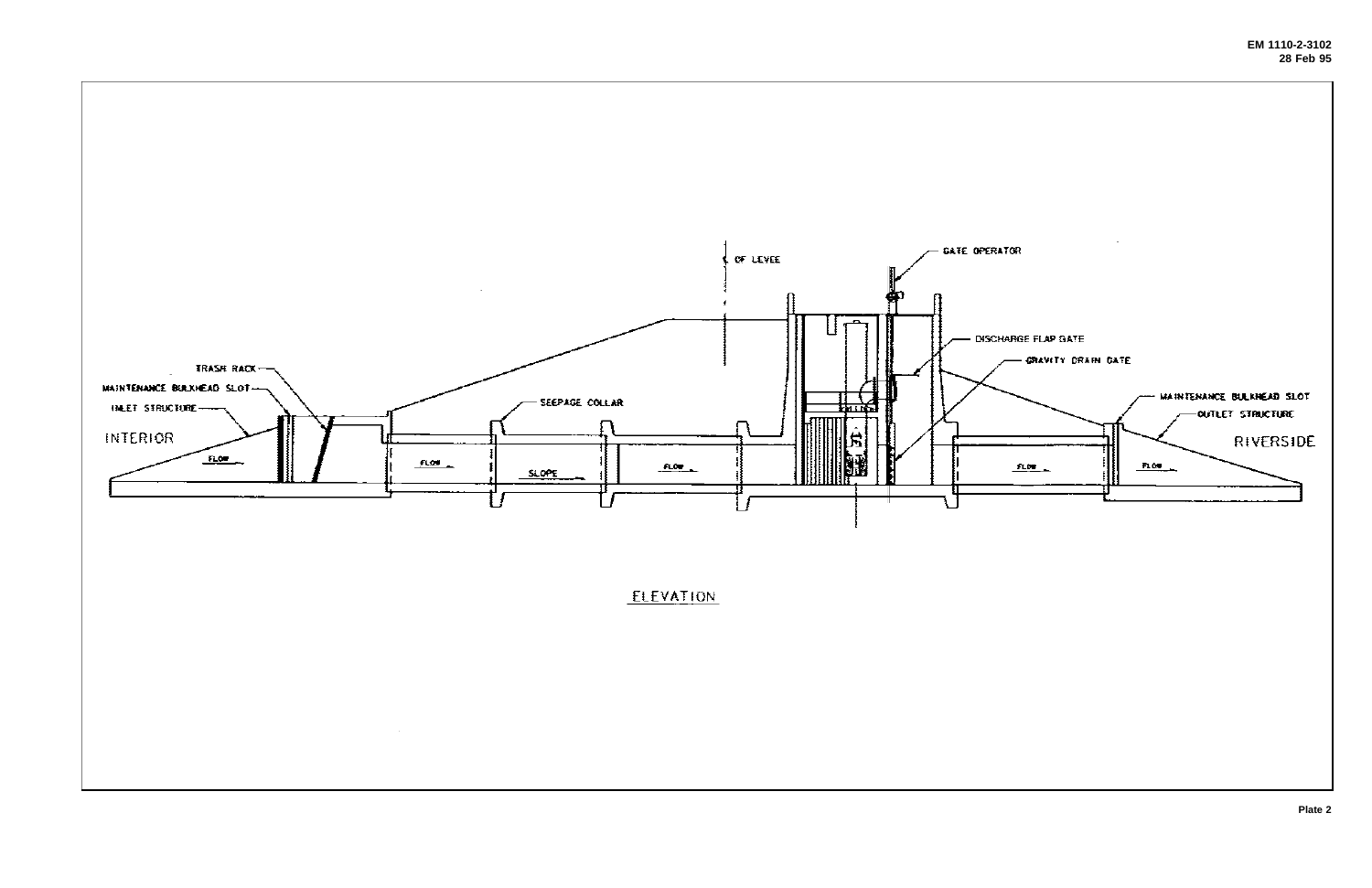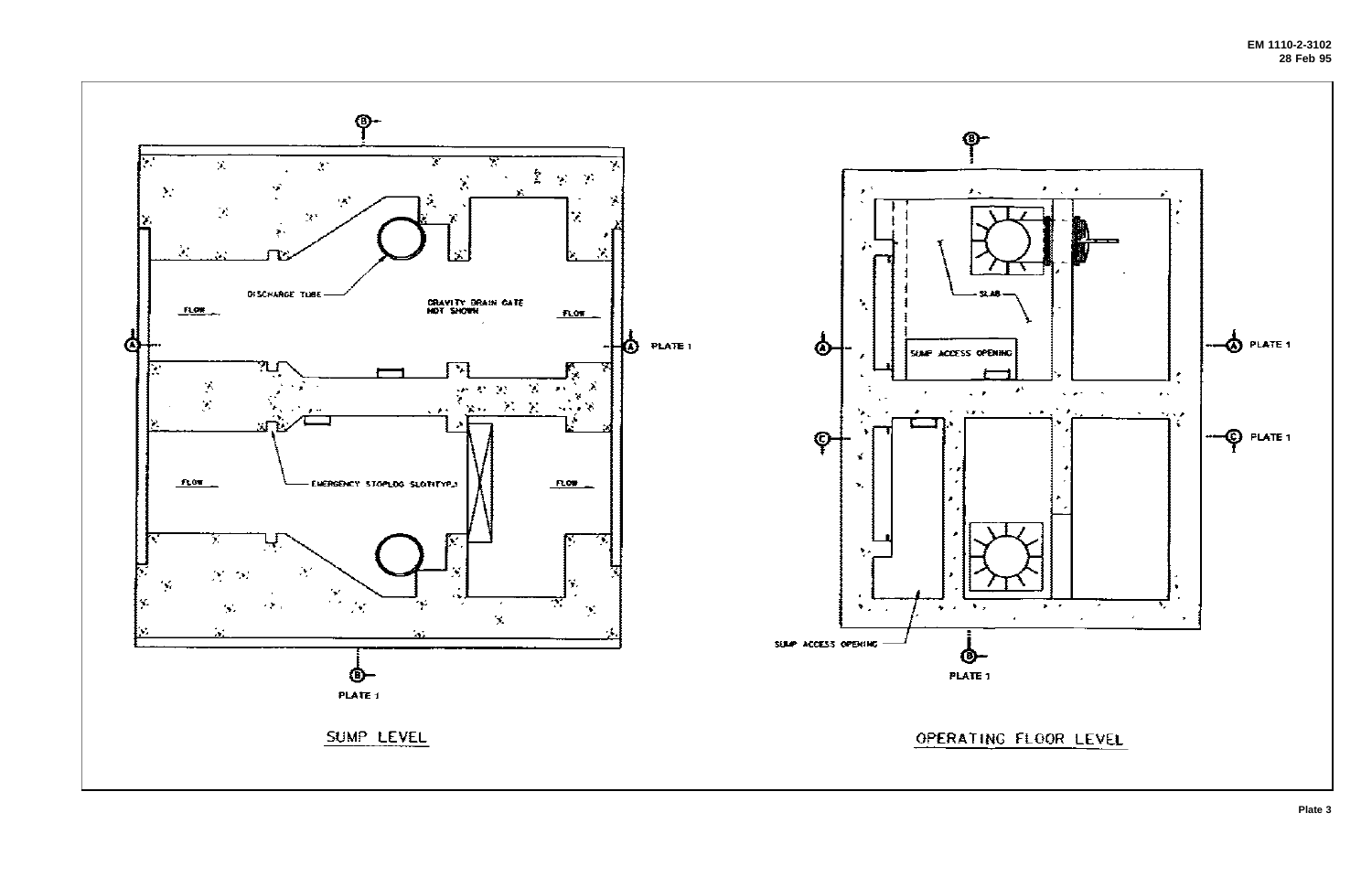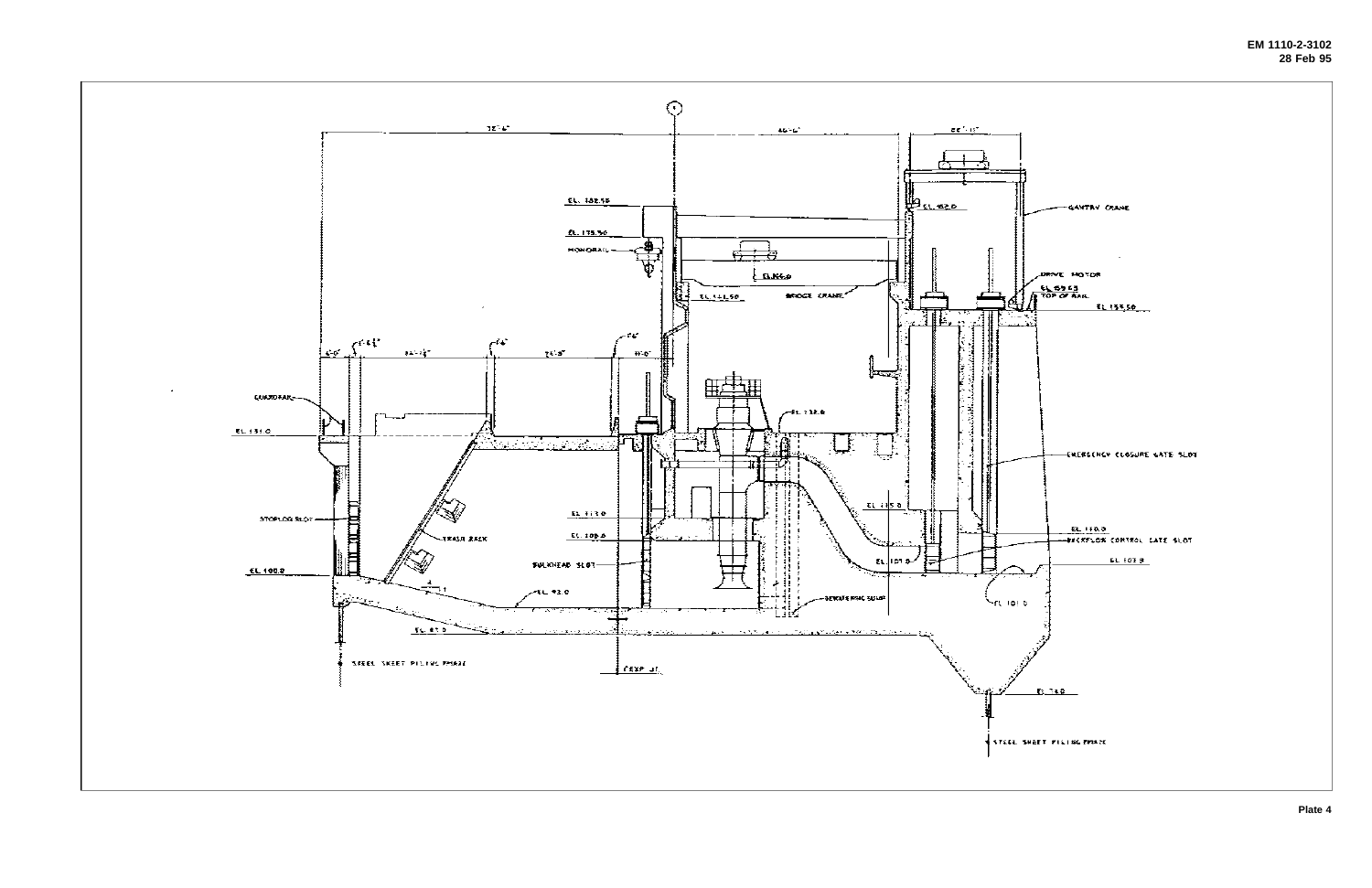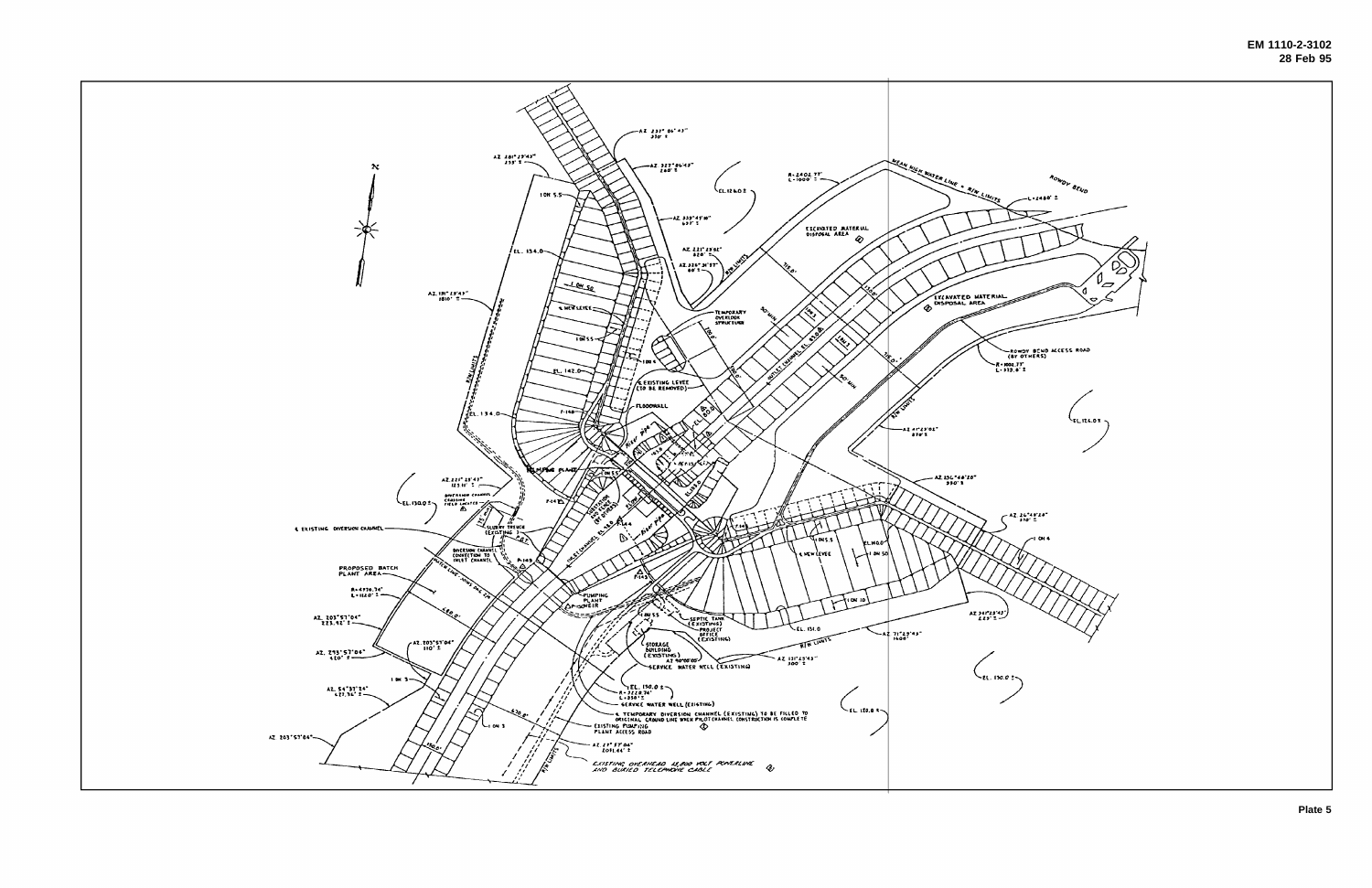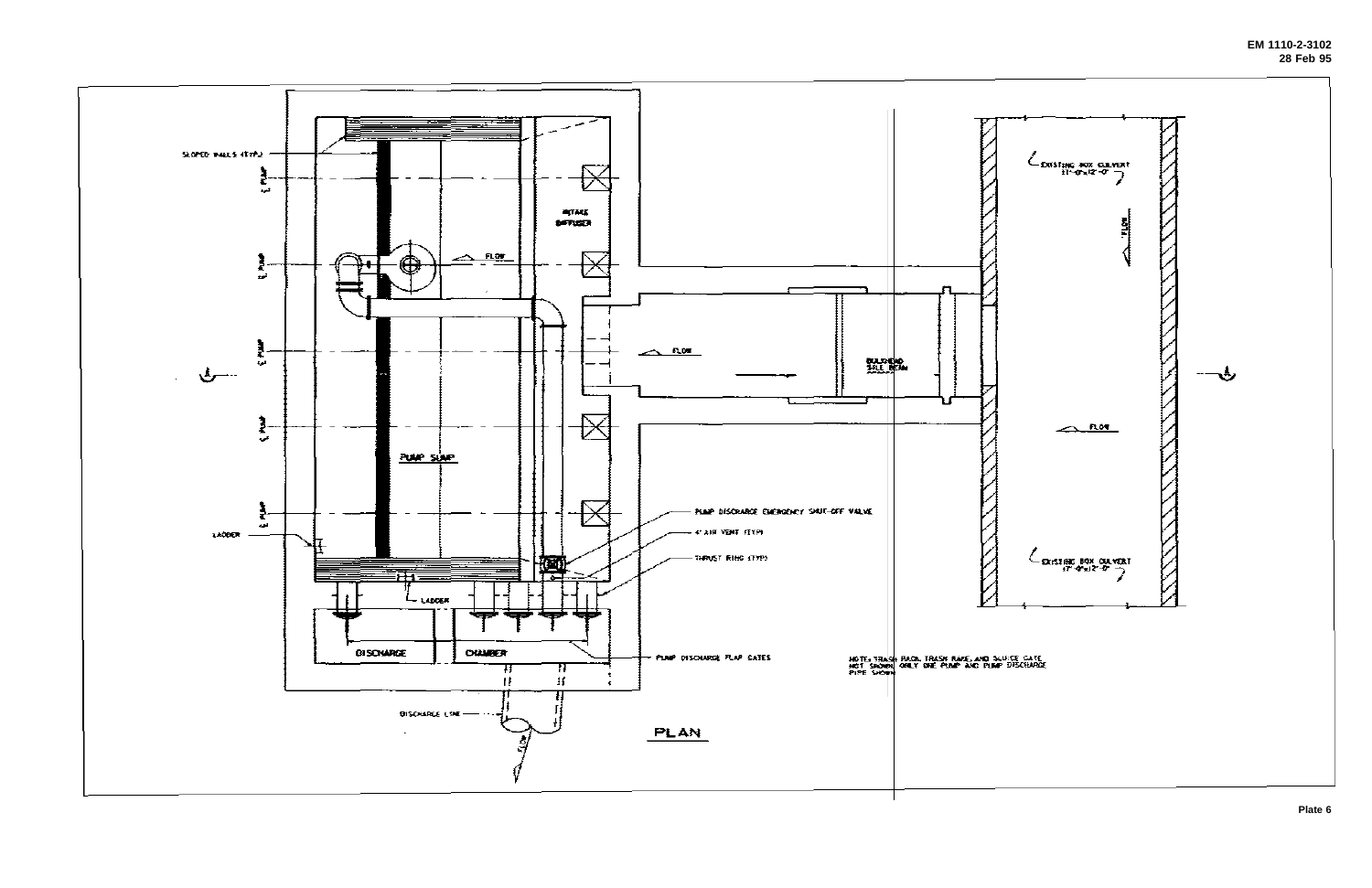![](_page_28_Figure_0.jpeg)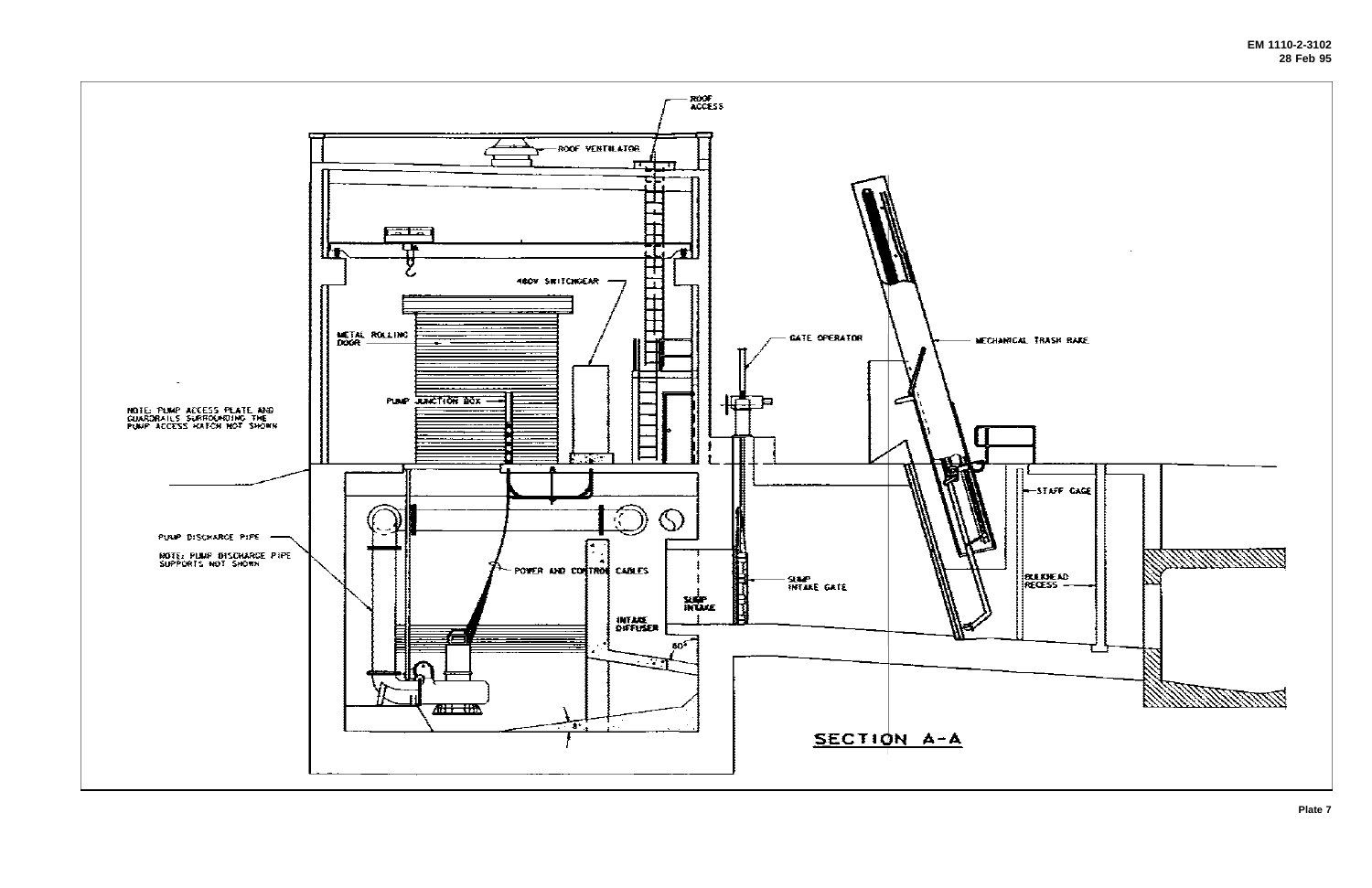![](_page_29_Figure_0.jpeg)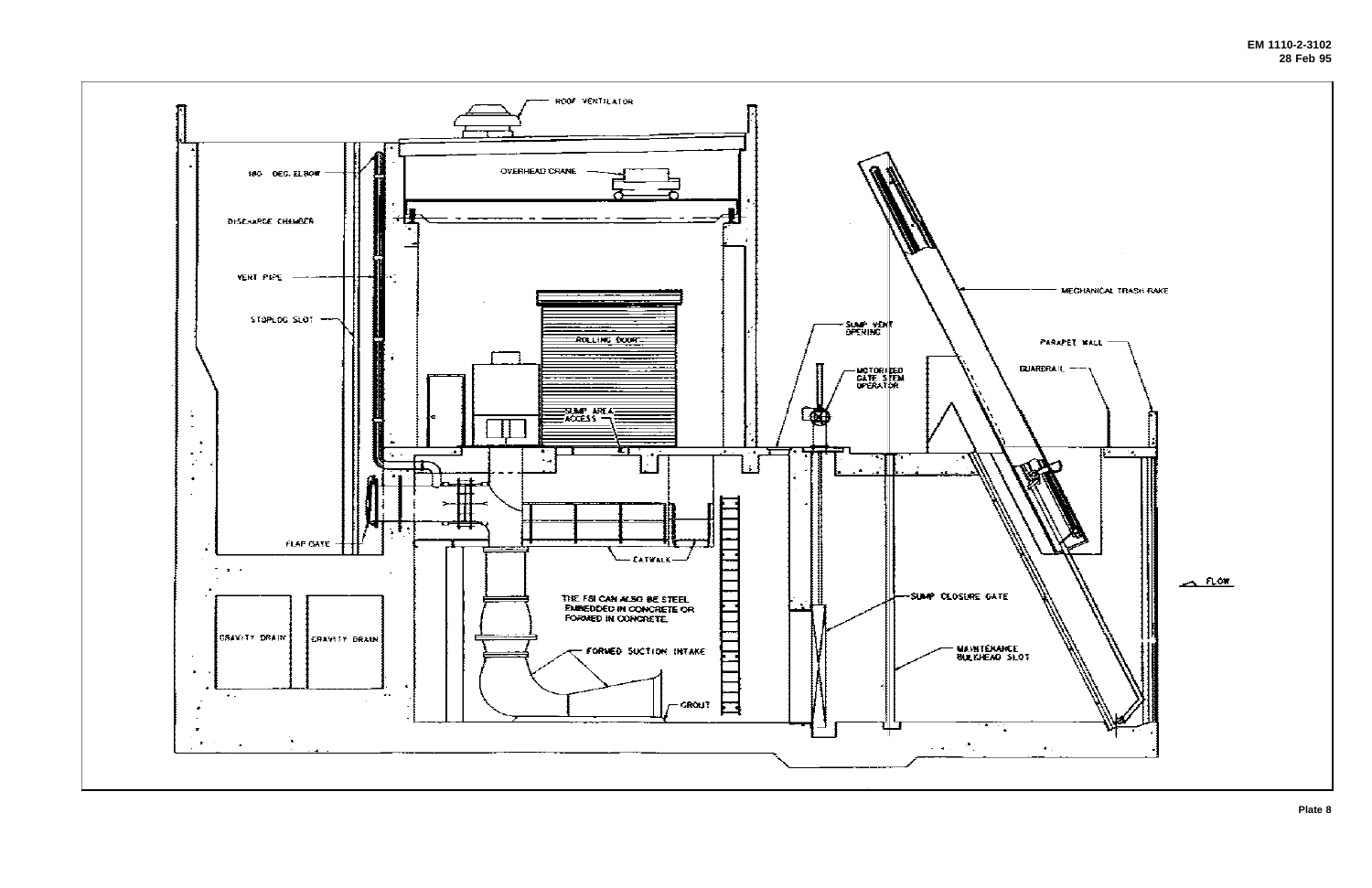![](_page_30_Figure_0.jpeg)

| ---------------                                               |
|---------------------------------------------------------------|
|                                                               |
|                                                               |
|                                                               |
| - - ---------- - <del>- ELLYEE &amp; <u>ORAWEL</u></del> ROAD |
|                                                               |
| -------------- <b>**</b>                                      |
|                                                               |
|                                                               |
|                                                               |
|                                                               |
|                                                               |
|                                                               |
|                                                               |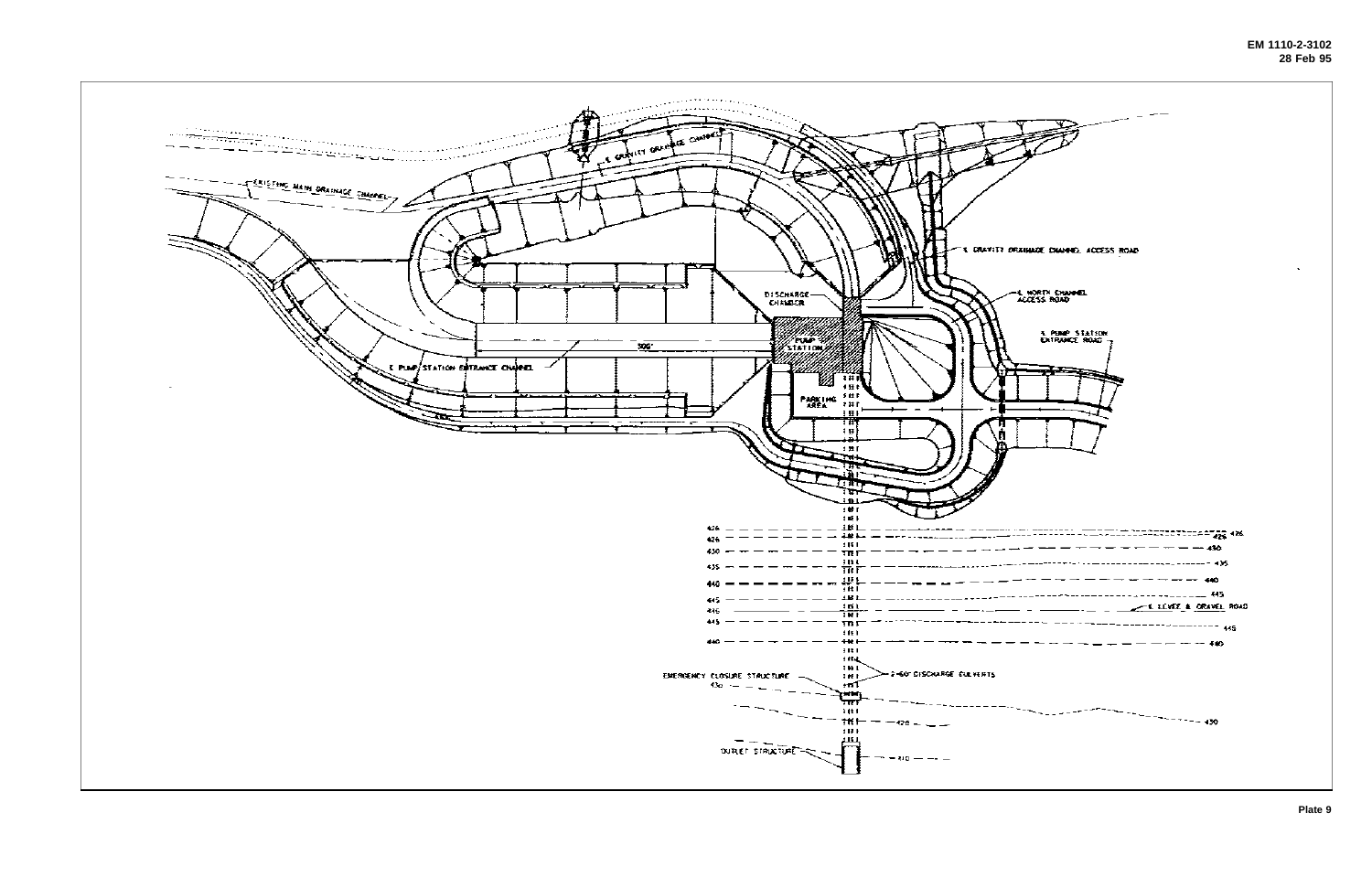![](_page_31_Figure_0.jpeg)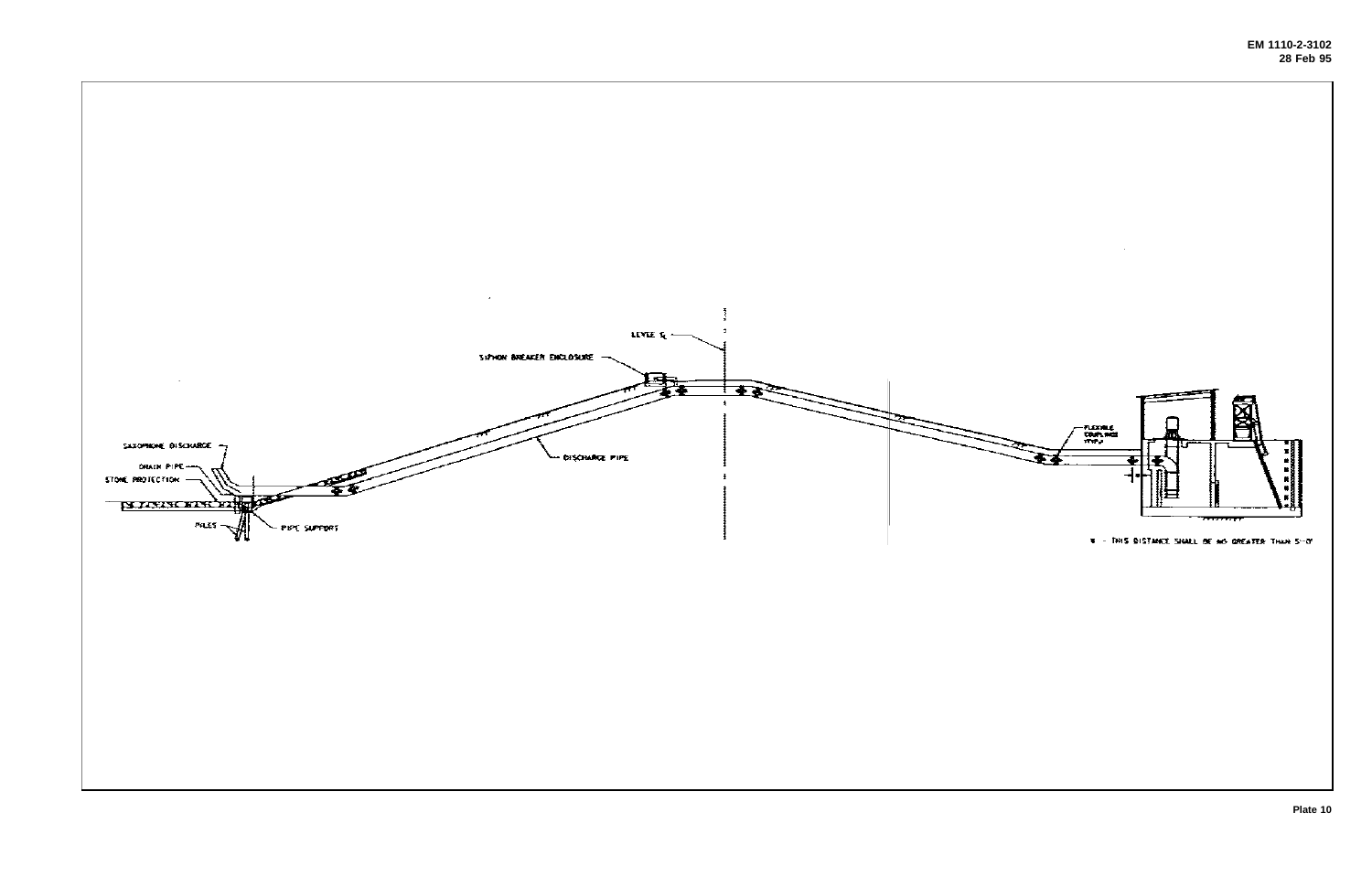![](_page_32_Figure_0.jpeg)